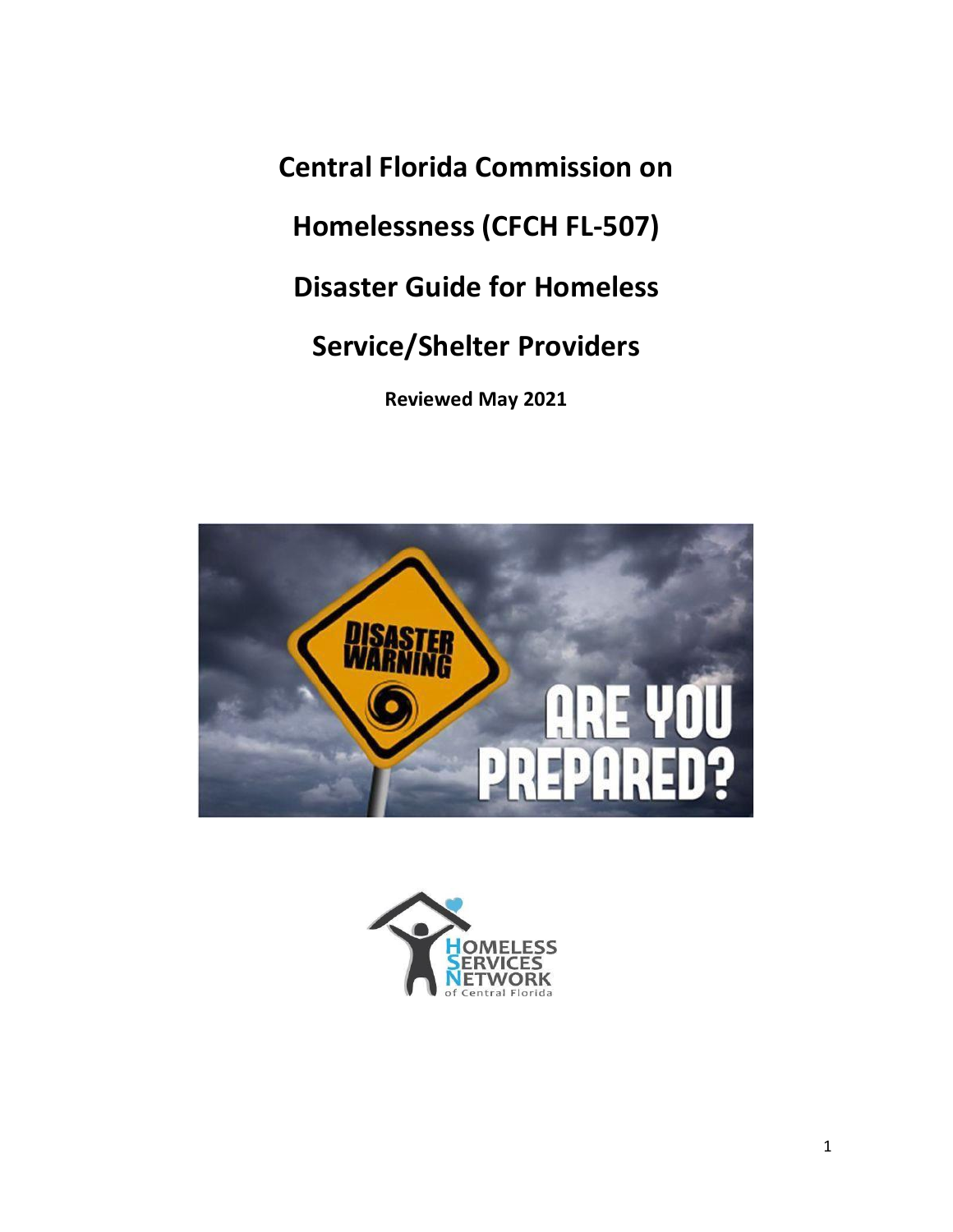<span id="page-1-0"></span>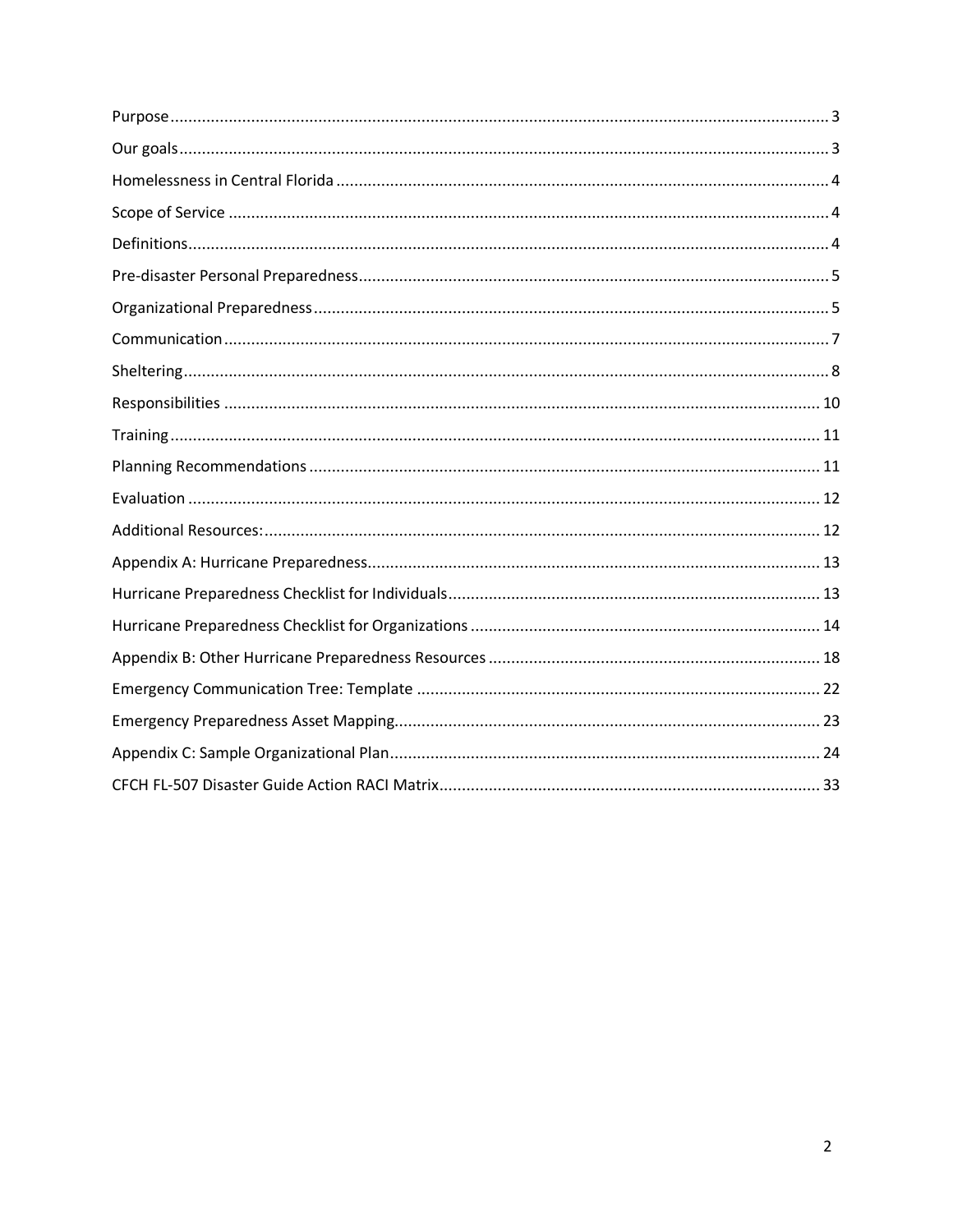# **Purpose**

The purpose of this guide is to provide the Central Florida Commission on Homelessness network, comprised of homeless service providers, advocates, and other community partners, with an overview of the protocols to be activated in the event of a natural disaster or any emergency related event affecting the Central Florida region.

The Central Florida Commission on Homelessness (CFCH FL-507) includes the counties of Orange, Osceola and Seminole, and the cities of Kissimmee, Orlando, and Sanford. There are over 100 member agencies within the CFCH. These members provide a spectrum of services to those experiencing homelessness, including Emergency Shelter, Food, Clothing, Employment Assistance, Case Management, and Housing Assistance—for individual adults as well as families and youth. On any given day Central Florida Emergency Shelters provide services to over 1,600 people. A regional coordinated process for prioritizing limited resources to those with the greatest need annually assists over 5,000 persons and families experiencing homelessness. The total CFCH Permanent Supportive Housing caseload currently includes over 1,321 individuals who were formerly homeless. The region also provides housing via the Rapid Re-Housing Program to over 800 families and youth.

During a disaster, Local and State emergency plans struggle to meet the needs of people experiencing homelessness—who are particularly vulnerable when systems of care are stretched for resources andare sometimes unable to operate at full capacity. People who are homeless have limited resources to evacuate, stockpile food, store medications and shelter in place. Individuals experiencing homelessness may have limited literacy, compromising their access to risk reduction information. They may be unable to engage in self-protective activities such as choosing early evacuation once a threat to safety is evident or find an appropriate location to shelter-in-place. Homeless individuals who are undocumented or have a history of detention or incarceration may be hesitant to participate in disaster services for fear of deportation or arrest. Factors associated with mental illness and substance use disorders may interfere with the ability of an individual to cope with the trauma of disaster.

As a result, special attention must be given to assisting persons through targeted communication, lowering entry barriers to shelter, equipping organizations tasked with serving these populations prior to the onset of an event.

<span id="page-2-0"></span>This guide recognizes that individuals and organizations vary greatly in disaster readiness. Disaster planning begins with an awareness of what is already happening, identifying stakeholders, analyzing potential barriers for access to services, starting we what resources are currently available, and finally looking to improve and expand preparations. The task of planning for a disaster can feel overwhelming. So, you must start right where you are. Don't let the perfect be the enemy of the good.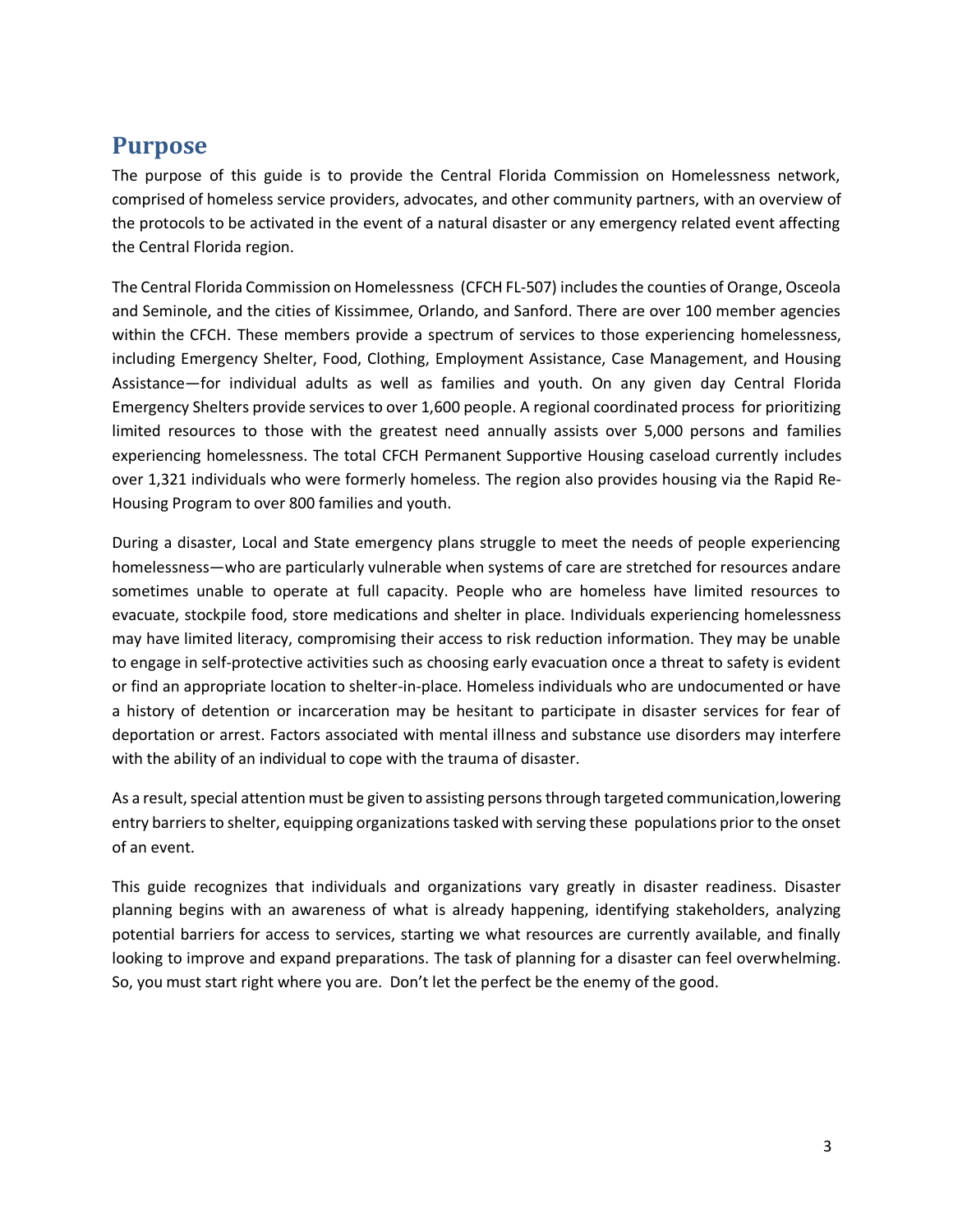# **Our goals:**

- Strengthen the efforts of individual homeless service providers in the event of a disaster.
- Prepare homeless and newly housed community members within CFCH FL-507 to promote disaster preparation and mitigation.
- Insure coordination and linkage between CFCH member agencies and government/communityleaders during a disaster; and,
- Promote incremental process improvement in disaster planning within member agencies and for the whole CFCH.

# <span id="page-3-0"></span>**Homelessness in Central Florida**

As in most communities, the condition of homelessness has many expressions. Homelessness impacts families and individuals. It may be the result of economics and/or illness. Homelessness affects individuals of all ages. Its prevalence is the result of individual circumstances and societal trends. The complexity that is homelessness requires a multifaceted response. However, the common denominator is lack of a stable and permanent residence, a safe and secure dwelling, a home.

In 2020, according to Central Florida's Homeless Management Information System (HMIS), 4,848 individuals sought service amongst participating homeless service providers. Over the past three years, there has been a steady decrease in the number of individuals connected with the system of care (**2018:** 6,015, **2019:**  6,115, and **2020:** 4,848). While that steady decline is encouraging, everyone would agree that over four thousand individuals experiencing homelessness in our community over the course of any year is unacceptable. Annually in January, Homeless Services Network assists CFCH in conducting a Point-in-Time (PIT) Count. A PIT Count is a one-day snapshot of the number of people experiencing homelessness in our community. This count combines the data collected via providers through HMIS with a street survey of those who are unsheltered on that night. Over the past four years that count has remained relatively steady (**2017:** 2,074, **2018:** 2,053, **2019:** 2,010**, 2020:** 2,007). A more detailed analysis of the Point-in-Time data and System Performance Measures can be found via the HMIS Community Snapshot: www.hmiscfl.org/community\_snapshot/

# <span id="page-3-1"></span>**Scope of Service**

The scope of individuals and families referenced in this guide include those who are unsheltered in situations not suitable for human habitation (woods, parks, streets, automobiles, etc.); those who are sheltered in homeless emergency shelters; as well as those formerly homeless participants in Continuum of Care funded Permanent Supportive Housing and Rapid Re-housing programs.

# <span id="page-3-2"></span>**Definitions**

**Prevention** and **preparedness** both refer to pre-disaster planning. Prevention is about taking steps to stop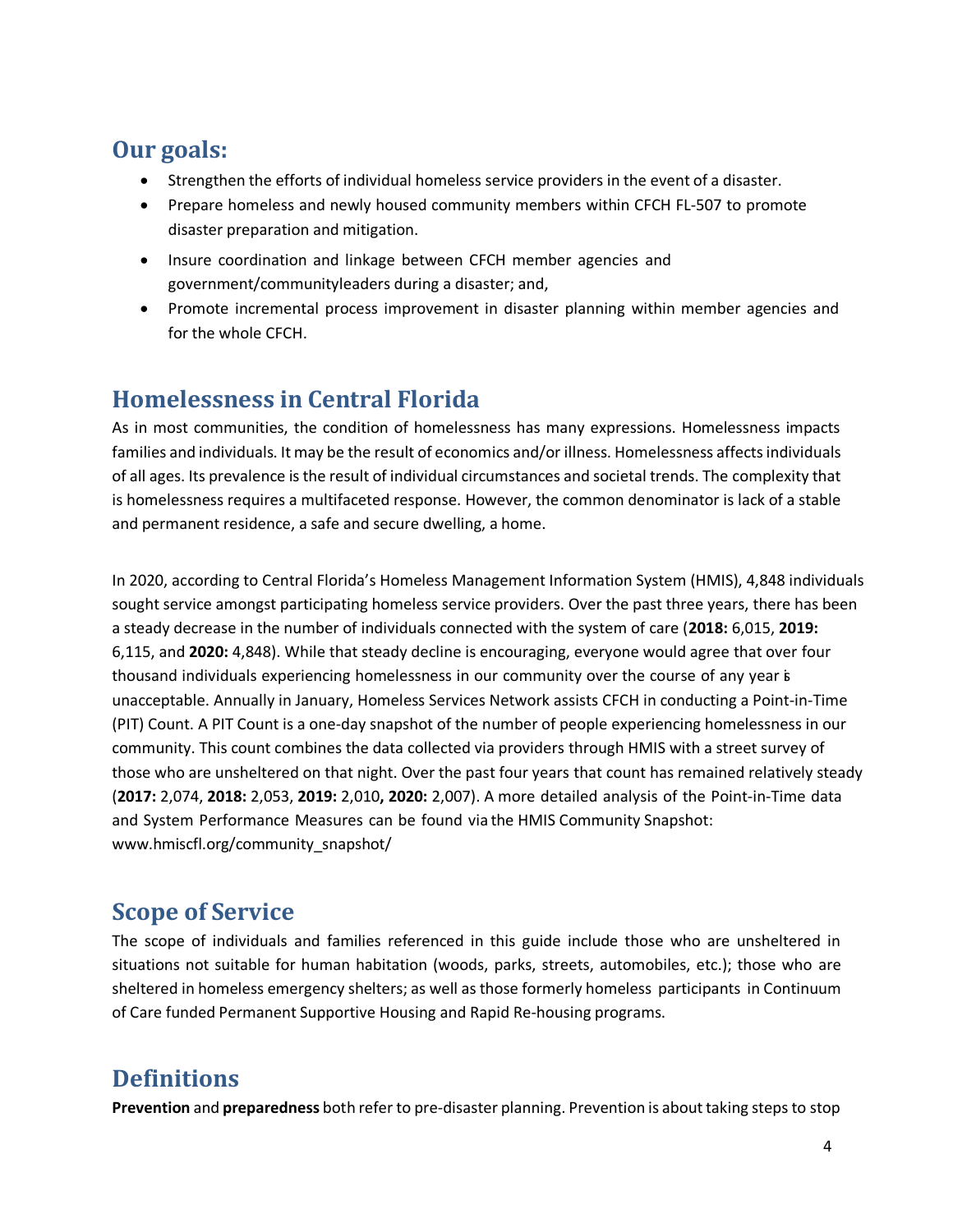disasters before they occur. Preparedness means getting ready for cases when disaster strikes anyway. **Response** refers to your actions during a disaster scenario. Every disaster has two possible responses: sheltering in place or evacuating.

**Recovery** refers to the post-disaster period. You will spend this time repairing damaged infrastructure, replacing supplies, and revising your response plan to take into account lessons learned.

# <span id="page-4-0"></span>**Pre-disaster Personal Preparedness**

Pre-disaster Personal Preparedness is the most critical component of emergency planning. Efforts should be deployed by all service/shelter providers to ensure all individuals under their care are informed about the dangers associated with natural disasters- including Severe Thunderstorms, Hurricanes, Cold Weather, Extreme Heat, etc.

Central Florida Commission on Homelessness partner agencies provide case management and services to over 2,000 formerly homeless individuals and families who remain vulnerable to the impact of natural disasters. These newly housed individuals may need assistance from CFCH partners concerning preparation for the impact of a disaster. Whenever possible, case managers should assist clients with developing their own disaster preparedness plan, as part of an ongoing effort to support housing stability. See the appendixfor a disaster preparedness tool kit. When a known weather event or disaster is predicted additional efforts need to be explored, including but not limited to insuring clients are aware of the impending event, creation of disaster preparedness kits, as well as providing "what if" guidance.

Outreach to Unsheltered Homeless will be made by RRH case managers and Outreach Team members (Homeless Outreach) in the lead up to any known disaster. It is expected that homeless individuals and families be informed of impending event and provided with information about shelters (both homeless and community-wide), options for transportation and where post-disaster assistance may be available. Effort should be made to speak directly with clients via phone, text, or in person at least 48 hours prior to any known event. Case managers are encouraged to go through a disaster preparation checklist with their clients and assist them with planning to obtain un-acquired resources. Agencies are encouraged to:

- o participate in scheduled CFCH disaster preparation calls; and,
- o perform widespread distribution of pertinent information such as shelter locations and transportation options as soon as they are made available to the public.

# <span id="page-4-1"></span>**Organizational Preparedness**

Central Florida Commission on Homelessness encourages all service providers and emergency shelters to maintain organizationaldisaster preparedness plans. A strong commitment from organizational leadership is necessary to successfully prepare for disasters. Unless organizational leadership invested in disaster preparedness and promotes it as a priority to all staff, preparedness efforts rarely succeed. Additionally, plans should be reviewed at least annually prior to June 1<sup>st</sup> (beginning of hurricane season).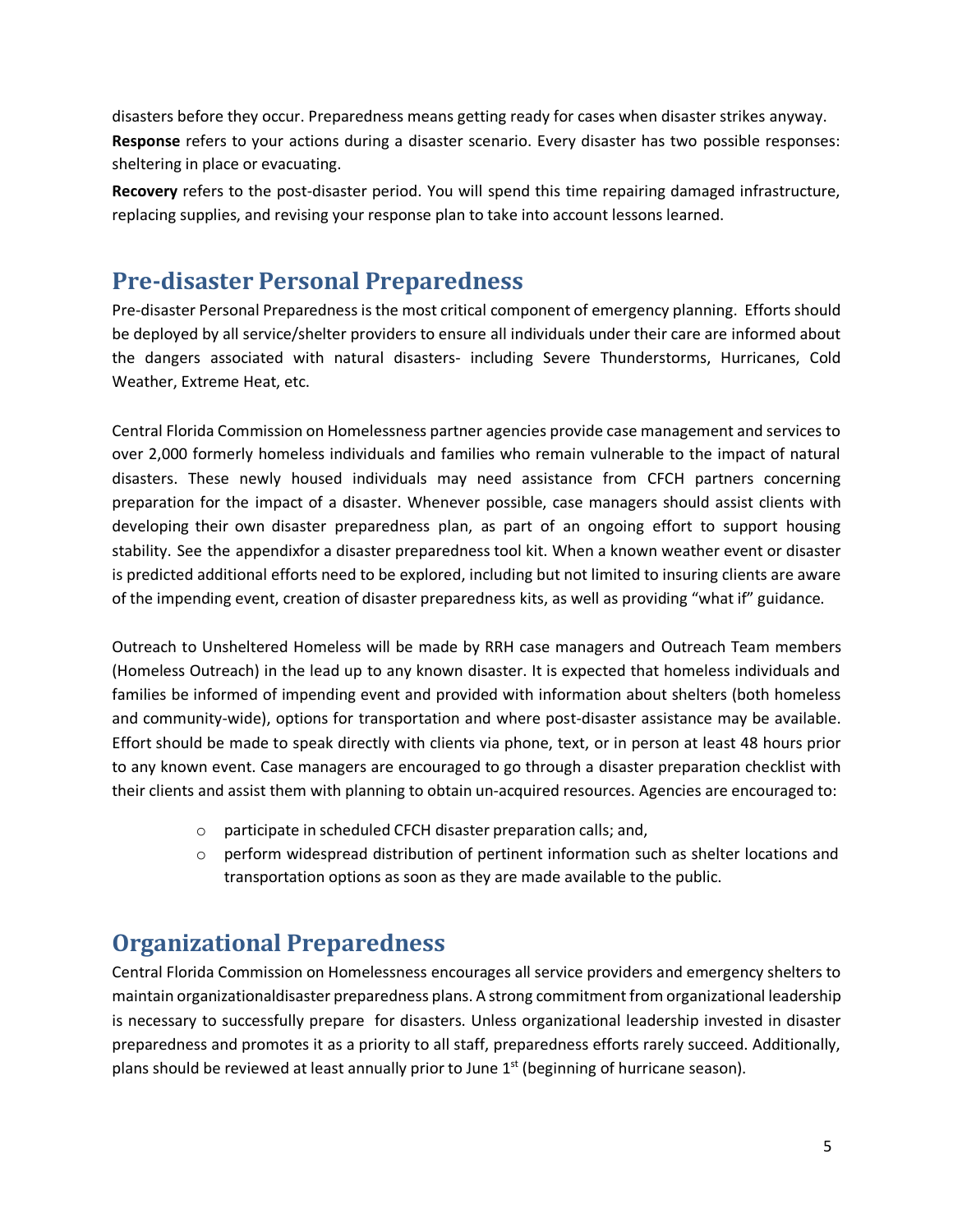# **Steps for Organizational Preparedness**

- 1. Identify an Internal Champion: The champion's role is to build buy-in and keep staff motivated. Ideally, this person should be a senior staff member of the organization or someone who has been delegated clear authority to encourage and maintain participation from the entire team.
- 2. Form a Disaster Committee: The Disaster Committee should include key individuals within the leadership team who are knowledgeable and who manage critical areas. The Disaster Committee should develop the Disaster Mission Statement and the Disaster Plan as a collaborative effort, not with the champion working in isolation. The champion should provide a written agenda and clearly stated objectives for all meetings. Afterwards, the champion should create minutes from all planning meetings, including central discussion topics, and any decisions made or assignments accepted.
- 3. Identify Resources to Initiate the Planning Process: Get connected with the CFCH DisasterWorking Group and CFCH Point of Contact for Disaster Planning. Explore disaster-planningresources available through Department of Housing and Urban Development (HUD)[.https://www.hudexchange.info/homelessness-assistance/disaster](https://www.hudexchange.info/homelessness-assistance/disaster-recovery-homelessness-toolkit/)[recovery-homelessness-](https://www.hudexchange.info/homelessness-assistance/disaster-recovery-homelessness-toolkit/) [toolkit/](https://www.hudexchange.info/homelessness-assistance/disaster-recovery-homelessness-toolkit/)
- 4. Build Organizational Buy-In: Insure adequate messaging from leadership conveying the importance of disaster planning, training, and practice. Working with internal champion to identify specific and delegated roles. Create a line item for disaster preparedness in your annual budget that underscores this work as a critical priority.
- 5. Review or create disaster personnel policies and procedures that clearly state expectations for staff when operating in a disaster situation.
- 6. Engage in "Table Top Drills" or "What if scenarios" with staff to evaluate your organizational preparedness.
- 7. Start where you are at and seek continued improvement. Do not let the perfect be the enemy of the good.

### **Sharing Your Plan**

In an effort to understand both the capacity and risk as a system of care for those experiencing homelessness, the CFCH Disaster Working Group encourages organizations to share their disaster plans with the Emergency/Disaster Preparedness Point of Contact at Homeless Services Network. It is strongly encouraged that plans at a minimum include the following:

- Contact/Communication Tree;
- List of organizational roles and responsibilities;
- Inventory of emergency assets;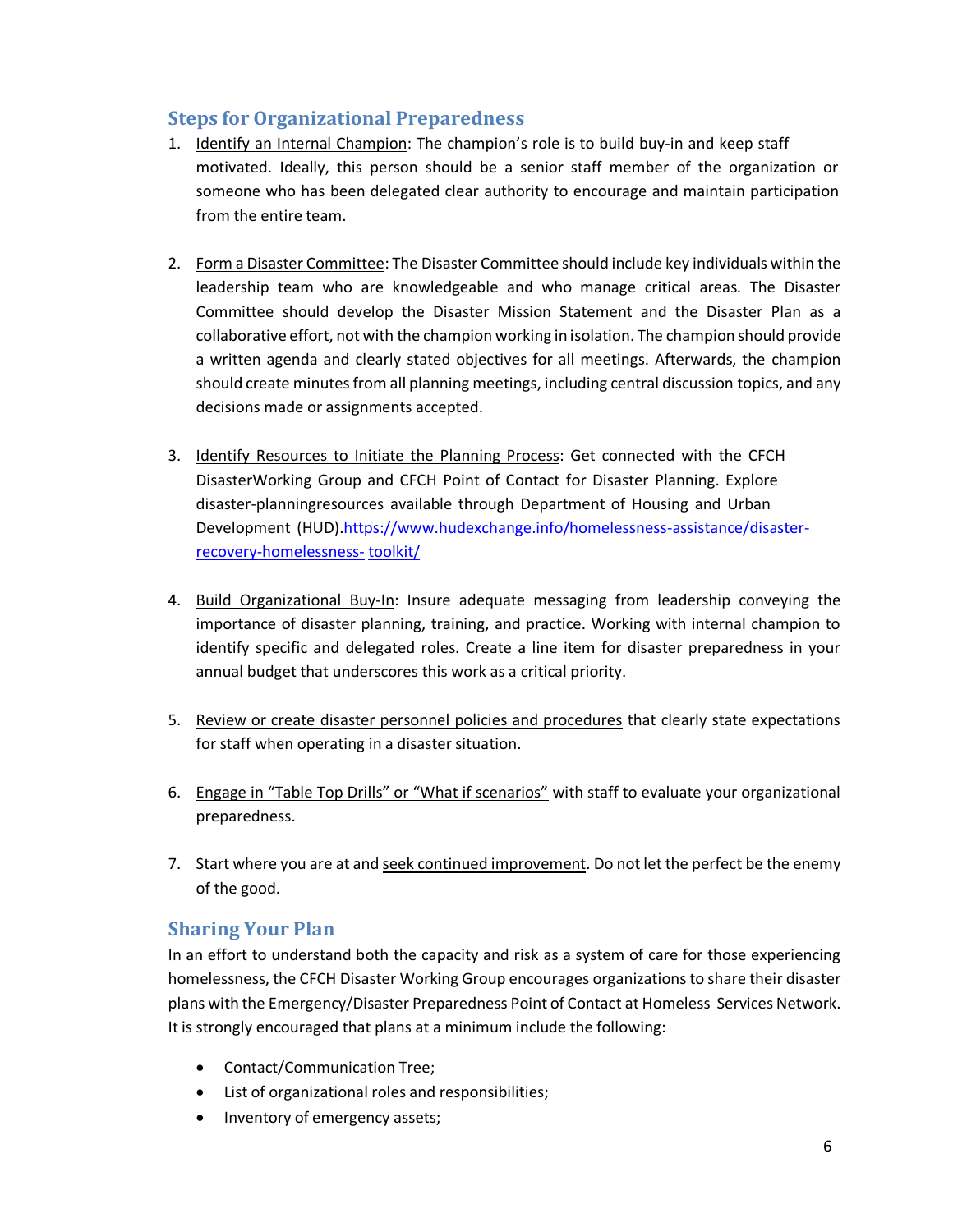- Emergency hours of operation;
- Extended capacity limits;
- Disclosure of all barriers that may impact service to those seeking shelter/services (pets, sobriety, etc.).

# <span id="page-6-0"></span>**Communication**

A seasonal communications strategy will be implemented prior to June  $1<sup>st</sup>$  of each calendar year.

- CFCH- with assistance from HSN- will facilitate the gathering of the Disaster Working Group to review and update this strategy.
- A flyer containing hurricane season information will be published (in concert with local jurisdictions) and distributed to homeless service providers, outreach teams, and advocates. This flyer will contain information about transportation pick-up points, pet vaccination programs, shelter locations, notification regarding reduced entry barriers, etc.
- HSN will conduct a hurricane season kick-off call in May to update providers and advocates of any changes in from the previous season

### **Guidelines for Communication to Persons Experiencing Homelessness**

- Use short sentences and plain language
- Write at a sixth-grade reading level or lower
- Provide written materials in multi-lingual format representative of the community
- Include visual aids (maps, pictures, images) to highlight key messages
- Repeat key information
- Use large font size
- Identify preferred media routes for delivery of messages (radio, community paper, face-to-face)

### **Notification of service providers**

HSN shall notify all Continuum of Care partners regarding potential disasters and weather emergencies via mass email and website within 12 hours of a State or Federal alert. In the event of a tropical storm/hurricane, HSN will schedule an emergency preparedness conference call at least 96 hours prior storm to disseminate critical information to partner agencies.

### **Deployment of Outreach Teams**

Homeless Outreach Teams will be deployed widely in the lead-up of any known disaster to notify unsheltered homeless of the risks and the need to take shelter in a secure location. Outreach Teams will focus on known locations where homeless individuals gather, including parks, encampments, and other congregate gathering sites. An active list of encampment and known locations used during annual Point-in-Time Count will be maintained by HealthcareCenter for the Homeless, ASPIRE Seminole, Hope Community Center and Covenant House of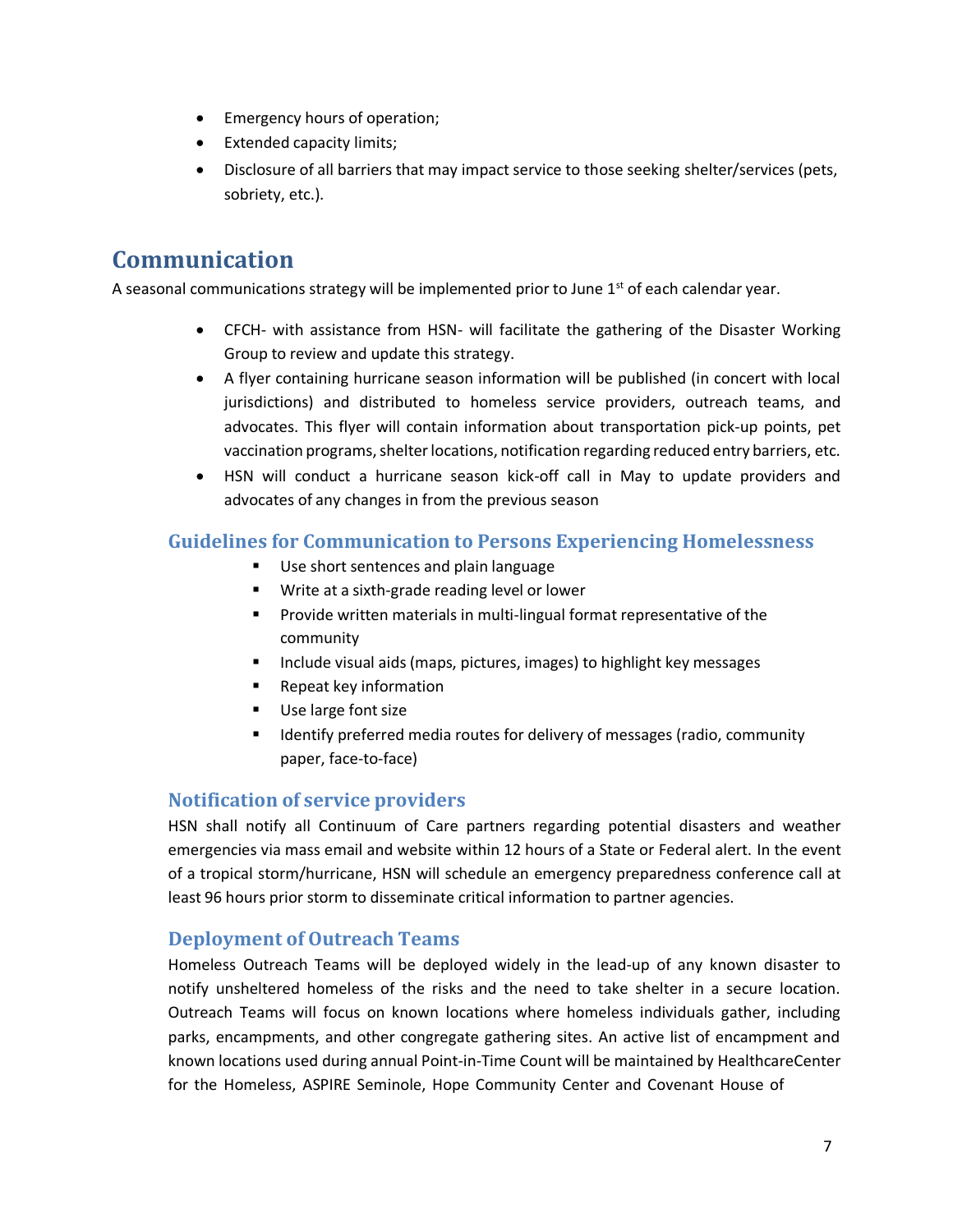Central Florida. Emergency notification flyers will be distributed. Volunteers will be deployed as necessary to assist outreach teams.

### **211**

When in doubt, call 211. 211 will maintain a list of shelter options and transportation instructions prior to a known weather event. When flyers are lost or unavailable encourage people to "Call 211."

# <span id="page-7-0"></span>**Sheltering**

### **Orange County/Orlando**

In the event of an emergency the following shelters have agreed to extend capacity and hours.Additionally, barriers to entry will be waved.

| Provider                                                                           | <b>Typical Capacity</b>                             | <b>Additional Disaster</b><br>Capacity              | <b>Barriers to Entry</b>                                                              |
|------------------------------------------------------------------------------------|-----------------------------------------------------|-----------------------------------------------------|---------------------------------------------------------------------------------------|
| Coalition for the<br><b>Homeless</b><br>639 W Central Blvd.<br>Orlando, FL 32801   | 250 men<br>200<br>family/women/children             | 100 men<br>25 women/children                        | Illegal Trespassing,<br>service animals only                                          |
| Orlando Union<br><b>Rescue Mission</b><br>911 W Central Blyd<br>Orlando, FL 32805  | 120 Men<br>150<br>family/women/children             | 150 Men<br>150 Families &<br>Children               | Service animals only                                                                  |
| Salvation Army<br>416 W Colonial Dr<br>Orlando, FL 32804                           | 116 Men<br>62 Women & Children                      | 65 Men<br>30 Families & Children                    | Service animals only<br><b>Illegal Trespassing</b>                                    |
| <b>Covenant House</b><br><b>Florida</b><br>5931 E Colonial Dr<br>Orlando, FL 32807 | 12 women or youth<br>with children<br>12 male youth | 14 women or youth<br>with children<br>14 male youth | Youth 18-24<br>Illegal Trespass or on<br>No Entry/No Services<br>Service animals only |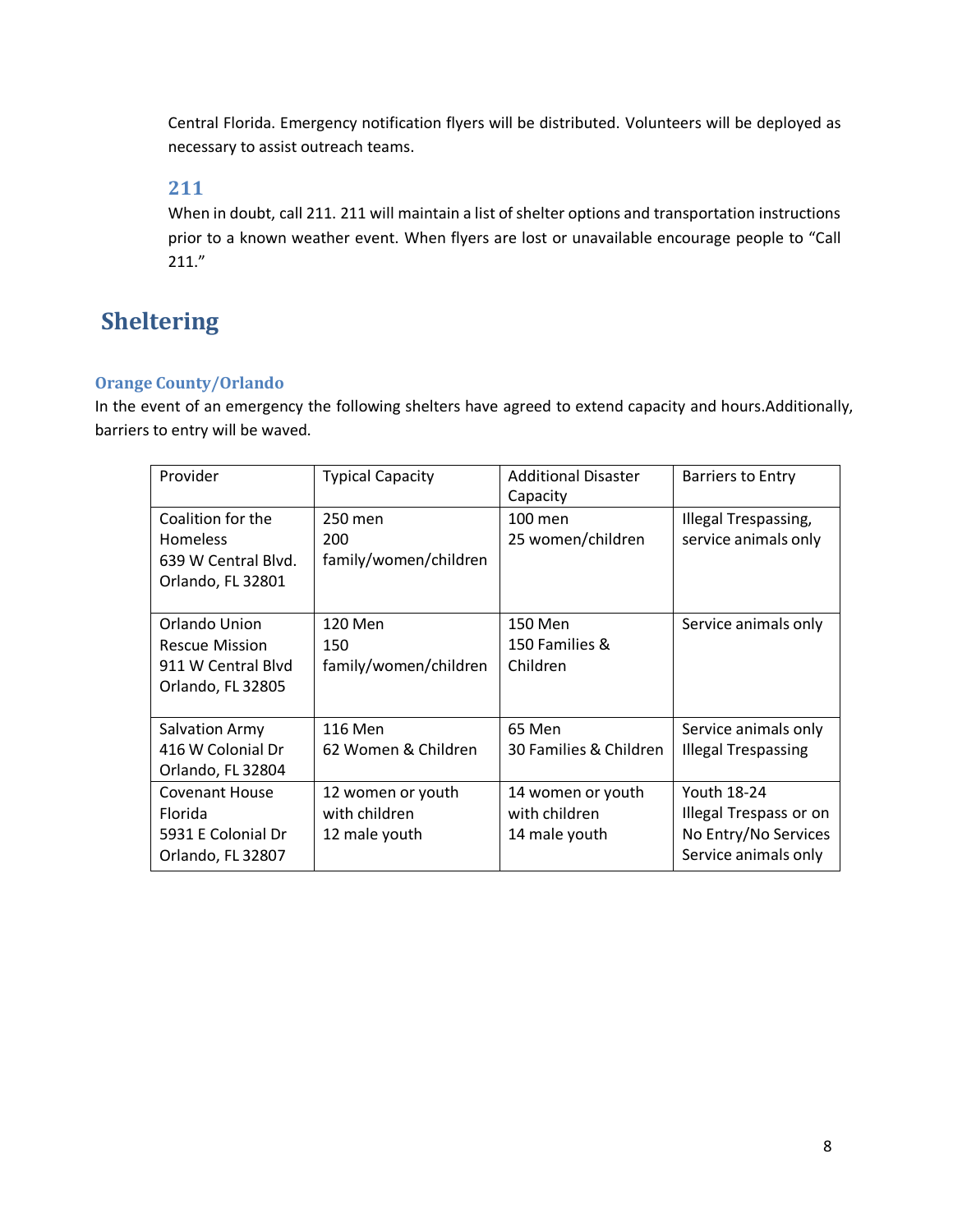### **Seminole County**

Seminole County has published a [Disaster Preparedness Guide for Persons with Special Needs](https://www.seminolecountyfl.gov/core/fileparse.php/4367/urlt/SpecialNeedsDisasterGuide.pdf) that lists emergency shelters to be opened during a disaster event. General emergency [preparedness information](https://www.seminolecountyfl.gov/departments-services/county-managers-office/prepare-seminole/)  [for Seminole County](https://www.seminolecountyfl.gov/departments-services/county-managers-office/prepare-seminole/) can be found at [https://www.seminolecountyfl.gov/departments-services/county](https://www.seminolecountyfl.gov/departments-services/county-managers-office/prepare-seminole/)[managers-office/prepare-seminole/](https://www.seminolecountyfl.gov/departments-services/county-managers-office/prepare-seminole/)

Listed below are permanent emergency shelters designated for persons experiencing homelessness in Seminole County.

| Provider                                                                  | <b>Typical Capacity</b>                                                       | <b>Disaster Capacity</b>                    | <b>Barriers</b>                                       |
|---------------------------------------------------------------------------|-------------------------------------------------------------------------------|---------------------------------------------|-------------------------------------------------------|
| Rescue Outreach<br><b>Mission</b><br>1701 W 13th St,<br>Sanford, FL 32771 | 48 men's shelter, 51<br>bed women's (1 dorm<br>10 beds and 9 family<br>rooms) | Dining room area can<br>house up to 25 cots | No medical needs<br>capacity.<br>Service animals only |

### **Osceola County**

Osceola County utilizes designated public buildings as shelters for vulnerable populations during disasters and does not operate any ongoing emergency shelters for those experiencing homelessness. Prior to a known weather event County staff will announce the opening ofshelters. You can find a list of these shelters and locations [here.](https://www.osceola.org/agencies-departments/emergency-management/shelters.stml) https://www.osceola.org/agenciesdepartments/emergency-management/shelters.stml

General information regarding emergency management and preparedness in Osceola Countycan be found [here.](http://www.osceola.org/agencies-departments/emergency-management/) <http://www.osceola.org/agencies-departments/emergency-management/>

### **Transportation to Evacuation Centers (Shelters)**

**Orange County:** LYNX buses will provide transportation to designated shelters prior to a known weather event. Pick-up locations will be listed on flyers to be distributed to homeless service providers, outreach teams, and advocates. Under normal shelter closure conditions individuals will be returned to pick-up points, as appropriate. CFCH Disaster Working Group will review pick-up location with Lynx and Orange County staff on annual basis prior to June  $1<sup>st</sup>$ .

**Seminole County:** LYNX buses will provide transportation to all identified special needs residents requesting transportation. Additionally, any resident can call into the Citizens Information line (407-665- 0000) to access this transportation if they are unable to get themselves to a shelter. The Sanford HOPE Team works to transport homeless clients from the streets and camps to either the Rescue Outreach Mission or any county shelters.

**Osceola County:** LYNX buses will provide transportation to designated shelters prior to a known weather event. Pick-up locations will be listed on flyers to be distributed to homeless service providers, outreach teams, and advocates. Under normal shelter closure conditions individuals will be returned to pick-up points, as appropriate. CFCH Disaster Working Group will review pick-up location with Lynx and Osceola County staff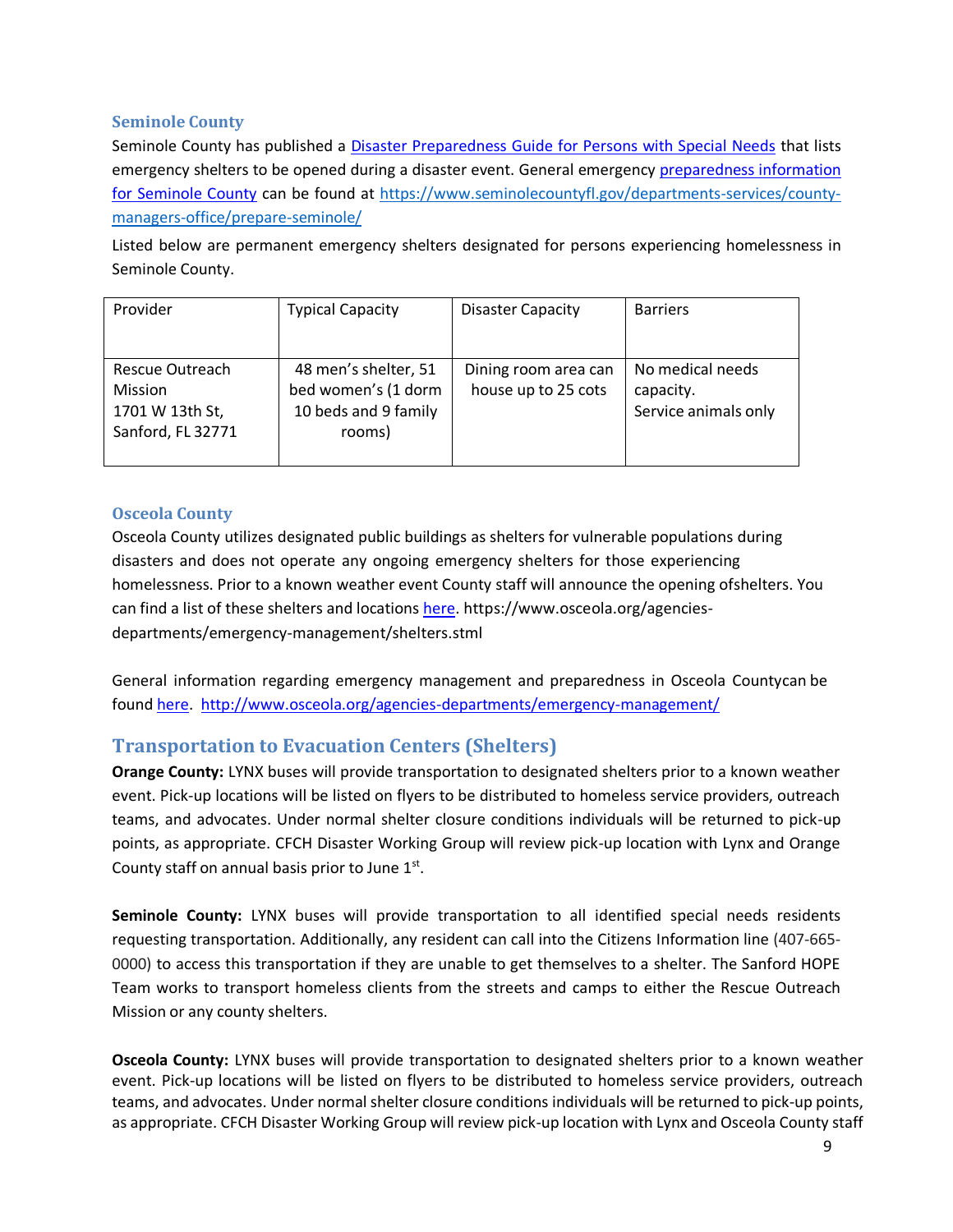on annual basis prior to June 1st.

### **Disaster Response Coordination Calls**

Once a State or National Emergency Alert is declared, HSN will coordinate CFCH-wide informational conference calls. Notification of these informational calls will be made via email, announced verbally at all CFCH/HSN meetings and posted on at [https://www.cfch.org/.](http://www.centralfloridacoc.org/)

HSN will also coordinate a collaborative preparedness/response calls between all City of Orlando shelter providers and outreach providers prior to, during and after a disaster or severe weather event. HSN is contractually obligated to coordinate shelter/outreach collaboration/communication by the City of Orlando during a disaster—and report back to the Mayor's Homelessness Liaison.

# <span id="page-9-0"></span>**Responsibilities**

Service Providers (non-shelter):

- Provide efficient and effective communication to clients regarding impending disasters.
- Ensure internal disaster planning process.
- Notify CFCH Disaster POC regarding availability of services pre/during/postdisaster event.

PSH/RRH Providers:

- Ensure internal disaster planning process.
- Appoint representative to CFCH Disaster Preparedness Workgroup
- Notify CFCH Disaster POC regarding availability of services pre/during/postdisaster event
- Ensure PSH/RRH clients have appropriate preparations and information for known disaster/weather events

Shelter Providers:

- Ensure internal disaster planning process.
- Appoint representative to CFCH Disaster Preparedness Workgroup
- Notify CFCH Disaster POC regarding availability of services pre/during/postdisaster event
- Participate in collaborative disaster conference calls as needed

Central Florida Commission on Homelessness:

■ Accountable for annual review of CFCH disaster preparedness planning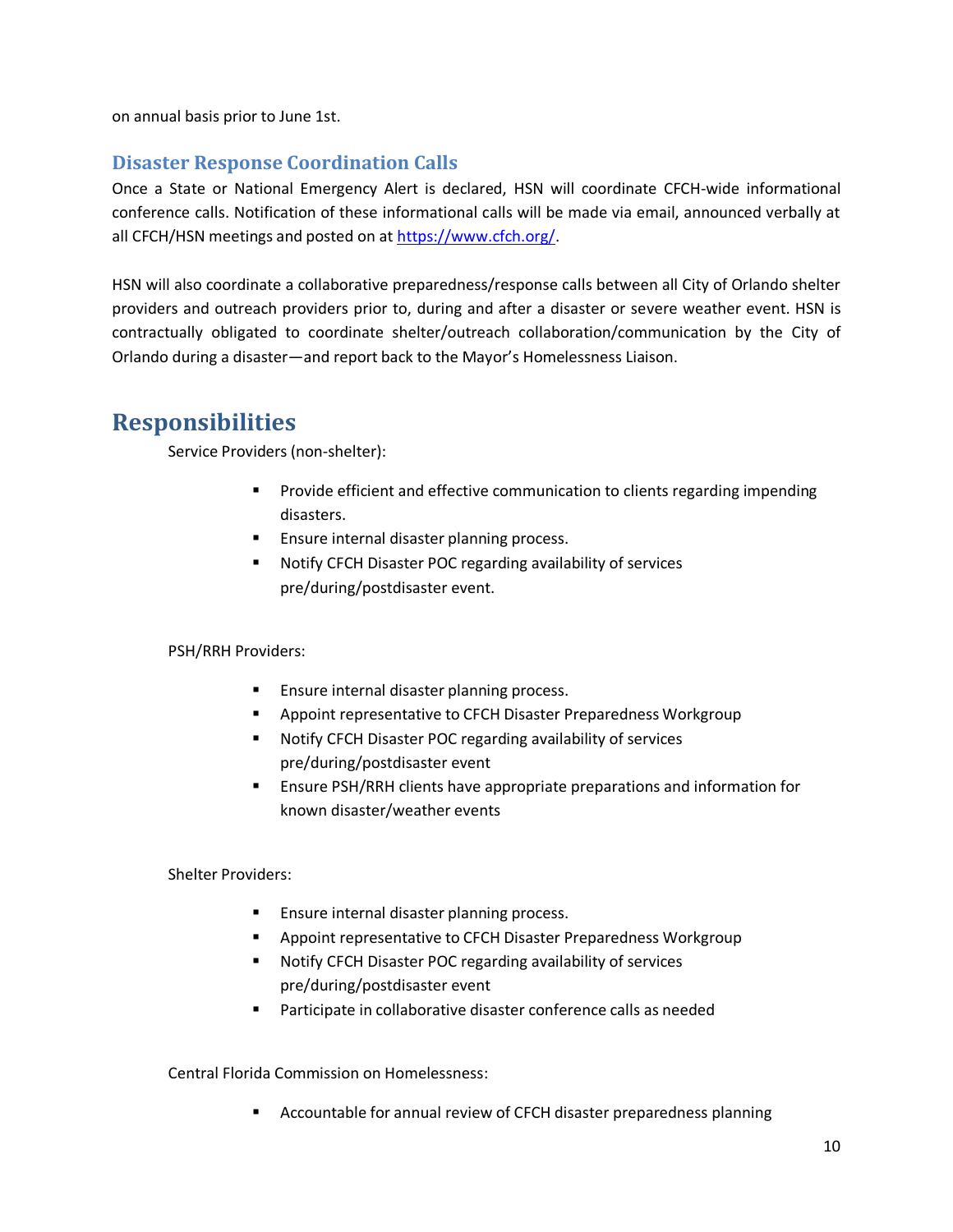Homeless Services Network:

- Appoint a Disaster Preparedness Point-of-Contact. Facilitate communication with CFCH partners and between shelter providers during preparedness, response and recovery phases of disasters.
- Facilitate annual CFCH disaster planning/evaluation process
- Acts as convener of Orlando Shelter Group during known weather events

# **Training**

<span id="page-10-0"></span>Prior to the beginning of hurricane season (June 1), training will be provided to CFCH partners regarding any changes or updates in disaster planning. Training will be coordinated by Homeless Services Network.

# <span id="page-10-1"></span>**Planning Recommendations**

Below are issues of inquiry identified by the CFCH Disaster Preparedness Working Group to be explored for planning improvement.

**Community Disaster Table Top Exercise:** Work with jurisdictional emergency management personnel to participate in Table Top disaster preparedness exercises in order to discover planning deficiencies and improve collaboration for real time events.

**Hurricane prep kits for RRH/PSH Clients:** Develop plan to recourse and pack hurricane preparation kits for RRH/PSH program participants. CFCH partner would take advantage of bulk purchasing at the beginning of a storm season to insure proper supplies are available in the event of a storm.

**Coordination of early vaccination of pets:** Work with county partners to market and host vaccination clinics for pets. The purpose of which is to reduce barriers to shelter for homeless pets during a storm event—making homeless individuals more likely to seek safe shelter.

**Evacuation procedures:** Work with City/County jurisdictions to plan mandatory evacuation or catastrophic failure of one of our main homeless shelters during an emergency.

**Warehousing of Resources:** Explore development of shared centralized warehousing for homeless service providers. Warehouse would include basic post-disaster necessities (i.e., water, snacks, staple items, extra clothing, bedding, etc.); climate controlled for post-event delivery to shelters/agencies.

**City of Orlando Rec Center as Emergency Shelter:** Explore a partnership between providers to offer services at a third-party site during a weather event to reduce crowding and staff attrition due to a weather emergency. Service partners would provide services in shifts and take advantage of collective economies of scale.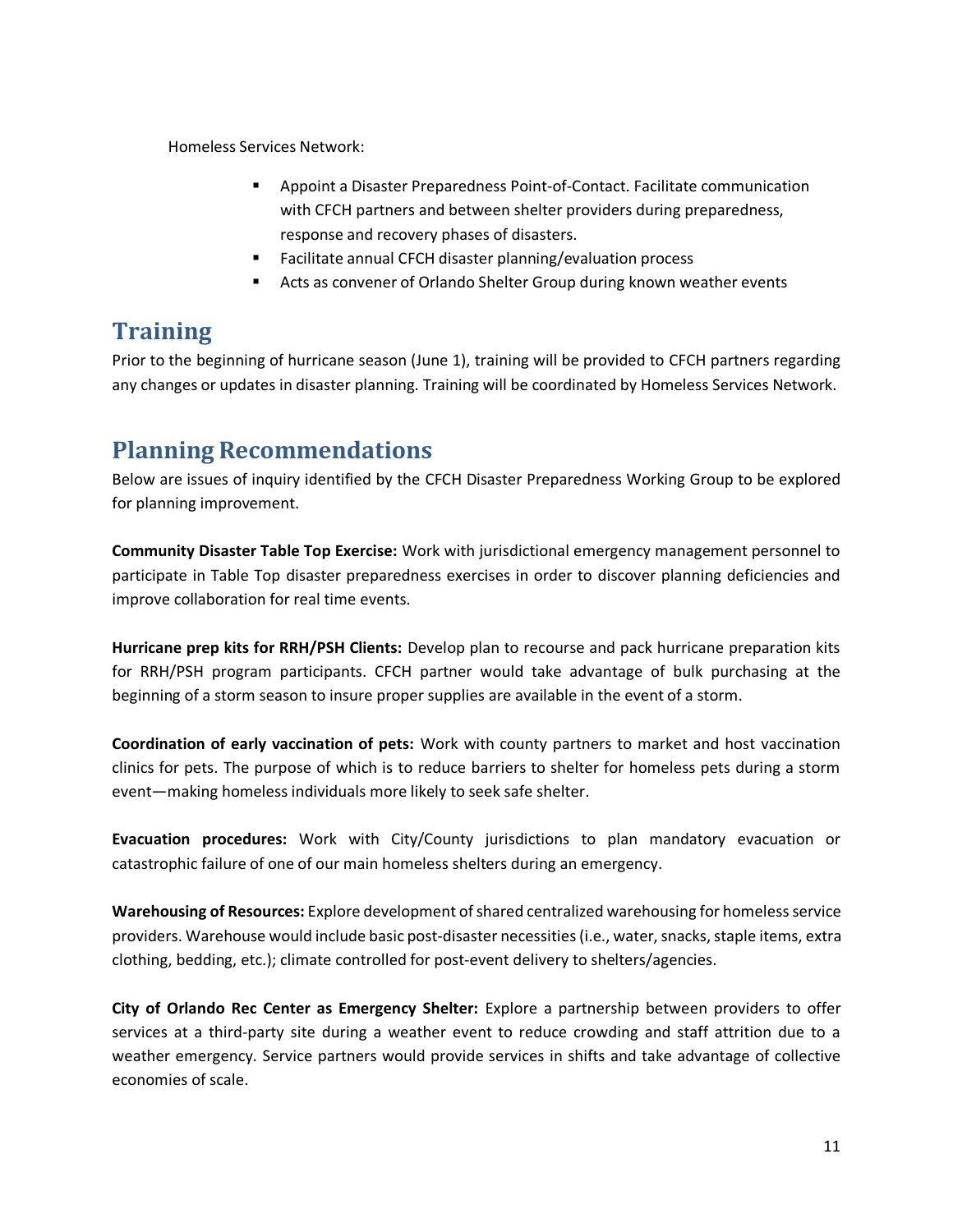**Certifications for CPR/First-Aid:** Work to ensure all CFCH partners have staff members certified in CPR/First-Aid Training

# <span id="page-11-0"></span>**Evaluation**

Within one month post any event the CFCH Disaster Preparedness Working Group will convene toconduct a disaster planning and recovery assessment. This report will then be presented to the CFCH Board of Directors, as well as to the CFCH Shelter Providers and CFCH Planning Committees.

# <span id="page-11-1"></span>**Additional Resources:**

### **Shelter-in-Place: Dangers and recommendations (Stranded)**

Many emergencies require individuals or families sheltering in place. An incident resulting from hazardous materials is an example of an emergency which may require one to stay-put. Tin cases suchas these, venturing outside or going anywhere may pose a great risk to the individual/family unit.

Anticipating the possibility of being required to shelter in place increases the necessity for individuals to ensure that they have a disaster/emergency supply kit prepared with the necessary supplies to manage one's daily care. It is recommended that this kit includes food items that do not require cooking, a healthy supply of water and other everyday necessities.

Should an event occur that requires one to shelter in place, officials will let you know at the outset on the best manner to manage the circumstances of the emergency.

Here is a brief list of essentials you may require:

- Plastic Sheeting
- Towels
- First Aid Kit
- Water
- Non-Perishable Food
- Flashlights
- Fresh Batteries
- Duct Tape
- AM / FM Battery-Powered Radio
- NOAA Weather Alert Radio
- Activities for yourself and your children (books, games, etc...)

**Red Cross** Red Cross Guide on Preparing [for Emergencies](http://www.redcross.org/get-help/how-to-prepare-for-emergencies/types-of-emergencies)

Emergency [Preparedness:](https://scholarworks.umb.edu/csp_pubs/30/) A Manual for Homeless Service Providers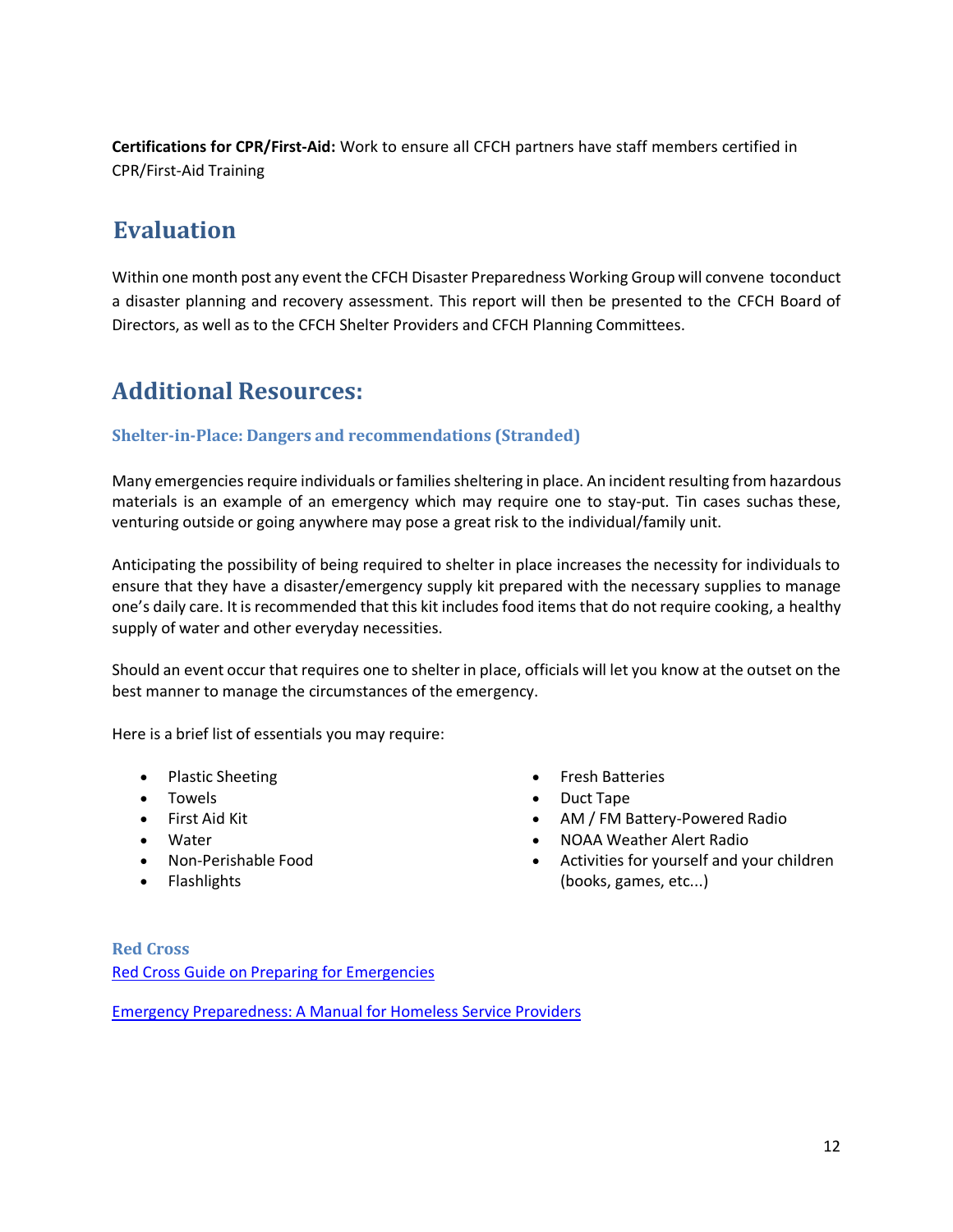# <span id="page-12-0"></span>**Appendix A: Hurricane Preparedness**

# <span id="page-12-1"></span>**Hurricane Preparedness Checklist for Individuals**

- Water 1 gallon per person per day (at least 3)
- Food (at least 3 days of non-perishable food)
- Baby Supplies (Formula, Diapers, Wipes, Bottles, Baby food)
- $\blacksquare$  Cash (\$\$\$)
- Manual can opener
- Flashlight & extra batteries
- First Aid kit (Band-Aids, gauze, tape, antibiotic cream, alcohol pads)
- **•** Prescription medications
- Eyeglasses
- Pet food, bowls, & extra water for your pet
- Sleeping bag / blankets for each person
- Change of clothing for at least 3 days
- Hygiene items / Feminine products
- Paper cups, plates, silverware, paper towels, garbage bags
- Paper & Pencils
- Books, games, cards, puzzles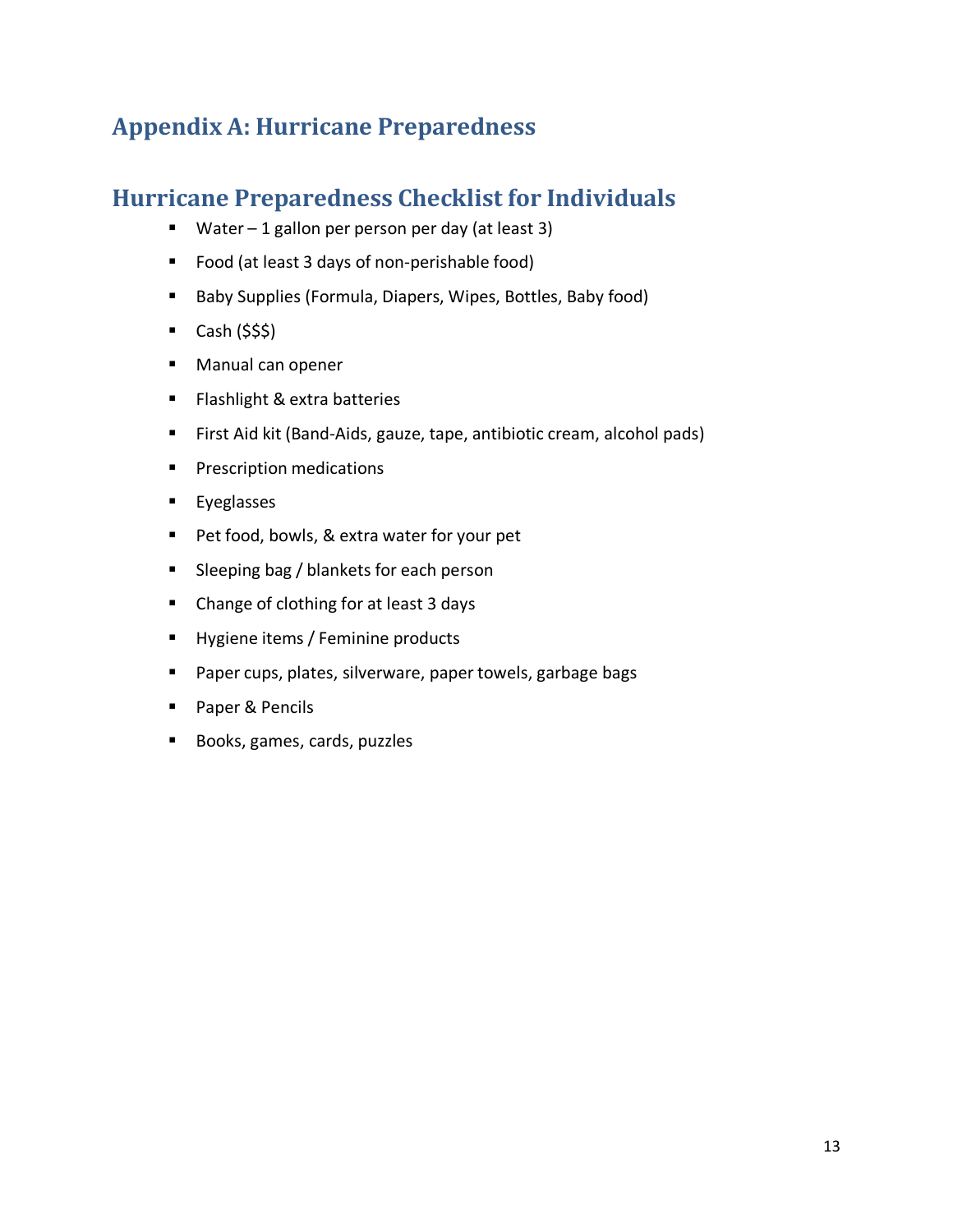# <span id="page-13-0"></span>**Hurricane Preparedness Checklist for Organizations**

For adequate disaster planning one is expected to stockpile supplies for emergencies that will allow either sheltering in one place for an extended period or evacuating an area. While this manual has already discussed the importance of supplies such as fire extinguishers and emergency lighting, your emergency stockpile requires much more—medical supplies, food and water, and other critical resources that can help you cope with a disaster and its aftermath.

*Emergency Supply Storage:* Keep all your emergency supplies in one central location—preferablyyour facility's safe room. The location should be easy to access, but it should also be locked so that supplies won't be tampered with. On-duty staff (especially the disaster preparedness point person) should be able to access the supplies at all times.

*Emergency Supply Checklist:* What supplies are essential for your emergency stockpile? Here is a listof items that many disaster experts consider essential:

**Water:** At least 3-day supply per person. Each person should have access to a gallon of water/day. Store water in clean, sealed plastic containers. Date water and replace it every 6 months.

**Food:** Again, at least 3-day supply per person. Focus on keeping canned food, dry mixes, and other staples that do not require refrigeration, cooking or extensive preparation. Avoid salty foods that make people thirsty! Keep in mind special dietary requirements that are particular to the population you serve (ex. Mothers with infants). Date stored food and replace every 6 months.

**Manuel Can Opener:** You might also consider including a utility knife (such as a Swiss army knife) with your supplies.

**Meal Ware:** Enough plastic plates, cups, and utensils and paper towels for your entire population to use. Store plastic plates and cups instead of paper ones so that you can reuse them.

**Battery-Powered or Hand Crank Flashlights:** You should already have enough on hand so that every sleeping room, office, and common room has its own flashlight. In addition, keep at least two or three flashlights with your emergency supplies.

**Battery-Powered or Hand-Crank Radio:** Stay abreast of updates on regional disasters, especially during shelter-in-place scenarios, when electricity or television services may be disrupted. Consider getting a NOAA (that's the National Oceanic and Atmospheric Administration) Weather Radio with tone alert.

**Extra Batteries:** It's impossible to have too many. Be sure that you have extras of every battery type you use.

**Whistle:** Whistles make excellent signaling devices, especially during situations in which you need to assemble everyone quickly. Your stockpile of emergency supplies should include several.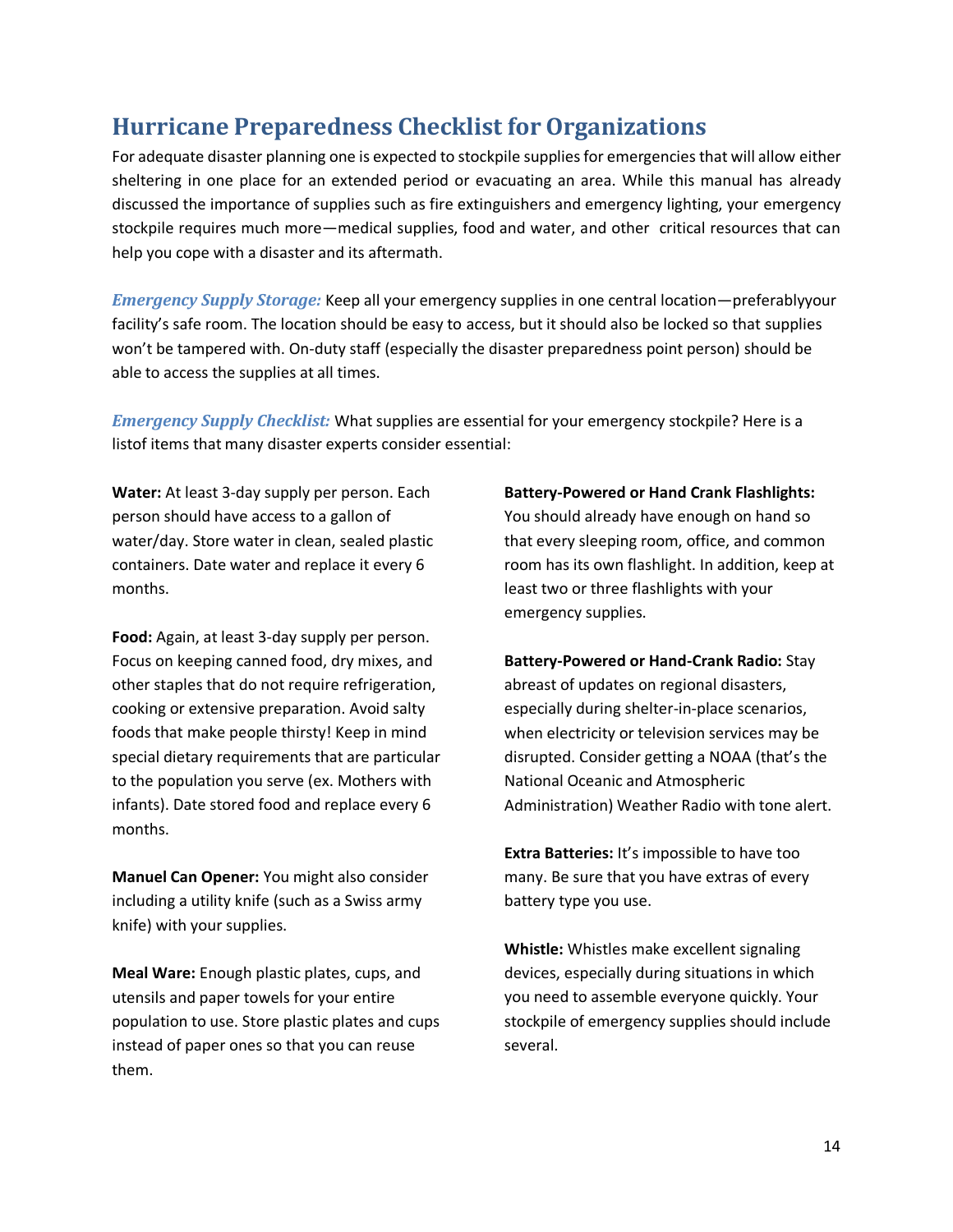**Matches:** Strike-anywhere matches are ideal. Make sure they are stored in a water-proof container.

**Sanitation and Hygiene Items:** Stockpile several rolls of toilet paper, packs of sanitized hand wipes, and feminine hygiene products. If young babies are present, include diapers as well.

**Dust Masks:** To help filter contaminated air, dust masks should be available for each person in your facility. They need to be replaced after they're used.

#### **Plastic Sheeting, Duct Tape, Towels:** For

shelter-in-place scenarios, these items can help.

you further seal off a safe room. Plastic sheeting and duct tape can be used to secure cracks in or around windows, while towels are excellent for stuffing into the space beneath doors. Dampening towels can provide additional protection against fires.

**Blankets or Sleeping Bags:** Have enough on hand for each person in your facility, both for sleeping and for keeping warm in the event of cold-weather emergencies.

#### **Household Chlorine Bleach, Medicine Dropper:**

Mix nine parts water and one part chlorine bleach to make an effective disinfectant. You can also use bleach to treat water by adding 16 drops of bleach per gallon of water. Do not use

scented bleaches, color-safe bleaches, orbleaches with added cleaners.

**Toolbox with Tools:** Always keep a wellorganized set of basic tools. Wrench is often necessary to turn of utilities.

**Nonprescription Drugs:** keep a supply of nonprescription drugs that include the following: Aspirin or aspirin-free pain reliever, antidiarrheal medication, antacid, syrup of ipecac (for inducing vomiting), laxative, activated charcoal.

**First Aid Kit:** Keep at least one well-stocked first aid kit with your emergency supplies relative to the number of people you serve: It should be stored in an obvious, easy-to-trach location.

#### **Automated External Defibrillator (Optional):**

An automated external defibrillator, or AED, is a device that analyzes the heart's rhythm for abnormalities and, if necessary, directs the rescuer to deliver an electrical shock to the victim. This shock, called defibrillation, can help the heart to reestablish an effective rhythm of its own. About 200,000 Americans die from sudden cardiac arrest each year. Up to a quarter of those deaths could have been prevented had an AED been on hand. Ideally, your facility will have at least one AED. However, they are expensive—a single unit can cost well over \$2,000.

#### **Portability**

In the case of a local or regional evacuation, it may be desirable to take most of the emergency supplies. As such, it is recommended that portability of these supplies be taken into consideration. Having a few durable backpacks (e.g. large fixed-frame hiking packs) or large duffel bags on hand may be a practical solution for allowing quick and efficient transport of most, if not all, emergency supplies during an evacuation. For added efficiency, consider keeping the backpacks or duffel bags preloaded with most of the supplies, so that they are ready to go in the event of a rapid evacuation.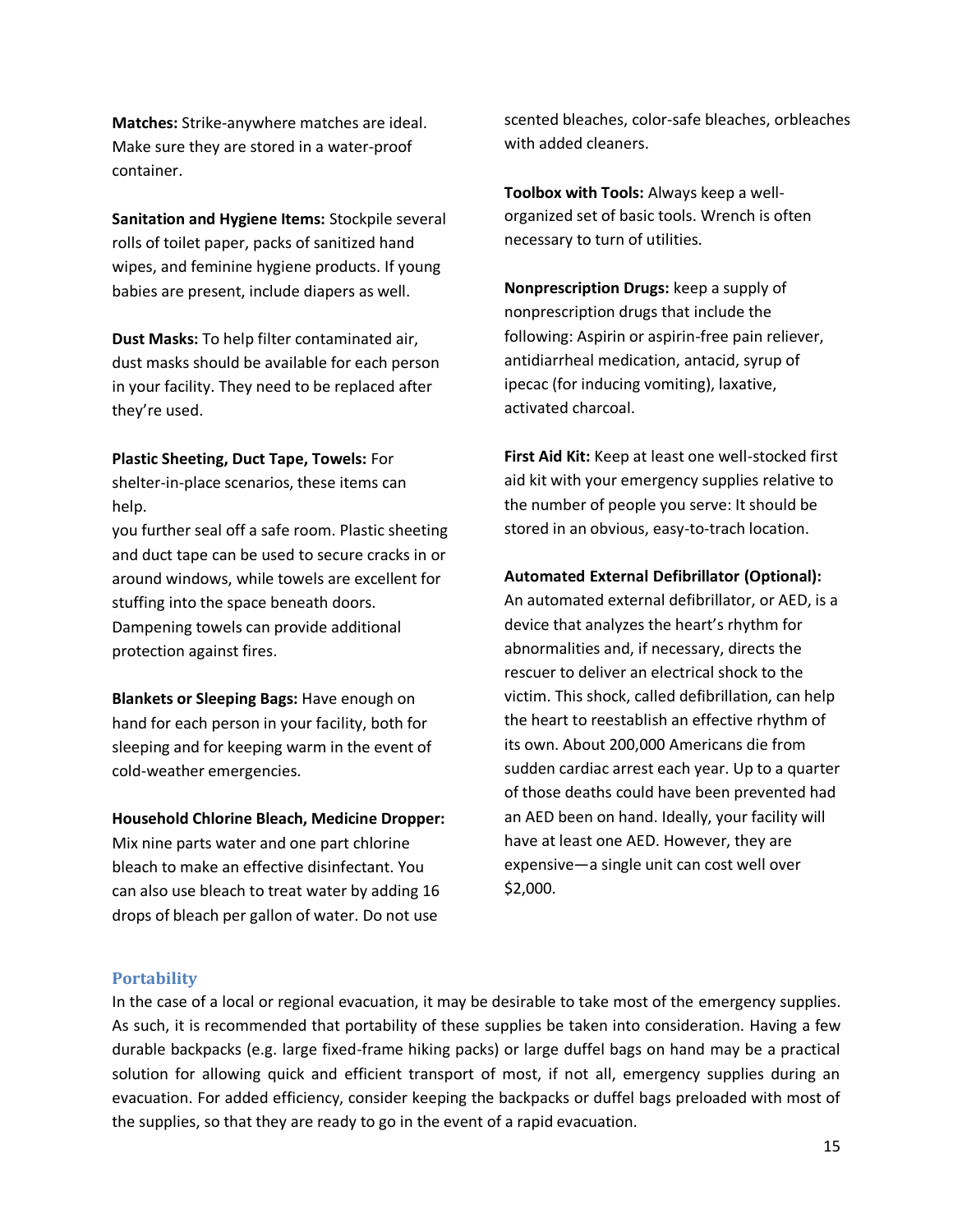#### **Go-Bags**

In addition to your stockpile of emergency supplies for the whole facility, it may be prudent to prepare individual emergency bags (called Go-Bags) for use in an evacuation. Go-Bags allow individuals, both clients and staff, to carry with them important records and other personal supplies. A Go-Bag can be anything easily carried by one person—fanny packs, for example, work very well.

#### **Recovery**

Every disaster is followed by a recovery period. During this time, life returns to normal. You restock your supplies, repair damage to your facility, and deal with any emotional or psychological after-effects among staff and clients. This is the time to assess both your general level of preparedness and the disaster response plan that you followed, and to implement changes that might be necessary to ensurea better, more effective response in the future.

*Restock and repair:* Restock your emergency supplies as quickly as possible after a disaster, to ensure that you are adequately prepared for the next emergency situation. Check everything that might have been used in response to the recent crisis—the first aid kit, Go-Bags, flashlights, fire extinguishers. Replace used batteries, food, and other supplies, and ensure that your stockpile is organized and ready. Your facility may need attention, particularly if the disaster was a fire, tornado, or other destructive event. While your facility's insurance policy will probably come into play for large-scale repairs, you'll want to inspect affected areas to ensure that there are no issues requiring immediate attention. Check smoke alarms, windows, locks, and lightingto ensure that your facility is prepared for the next time disaster strikes.

*Coping with Trauma:* A disaster can leave those who experienced it feeling frightened and confused. Be aware that those experiencing homelessness may both have more resiliency or more acute post-traumatic stress. Ensuring that your staff is well trained to respond to any disaster situation is one way you can make disaster experiences less traumatic for those you serve. A prepared staff will emote confidence, which will have a calming effect on your clients. Encourage them to have open and honest discussions about their feelings and experiences. Consider hosting a facility-wide meeting as soon as possible after a disaster, giving everyone present—staff and clients—the opportunity to share and listen. This type of meeting can be a valuable way to validate each individual's feelings and perceptions, and can also turn into an effective forum for discussing the disaster response plan itself and how it might be improved.

#### **Assess Your Plan**

Continual self-assessment is an essential ingredient of a successful disaster response plan. No single plan can take into account every possible permutation of a disaster; once the crisis has passed, use the experience as an opportunity to refine your plan and ensure that the next time that particular disaster strikes, you're even better prepared than before.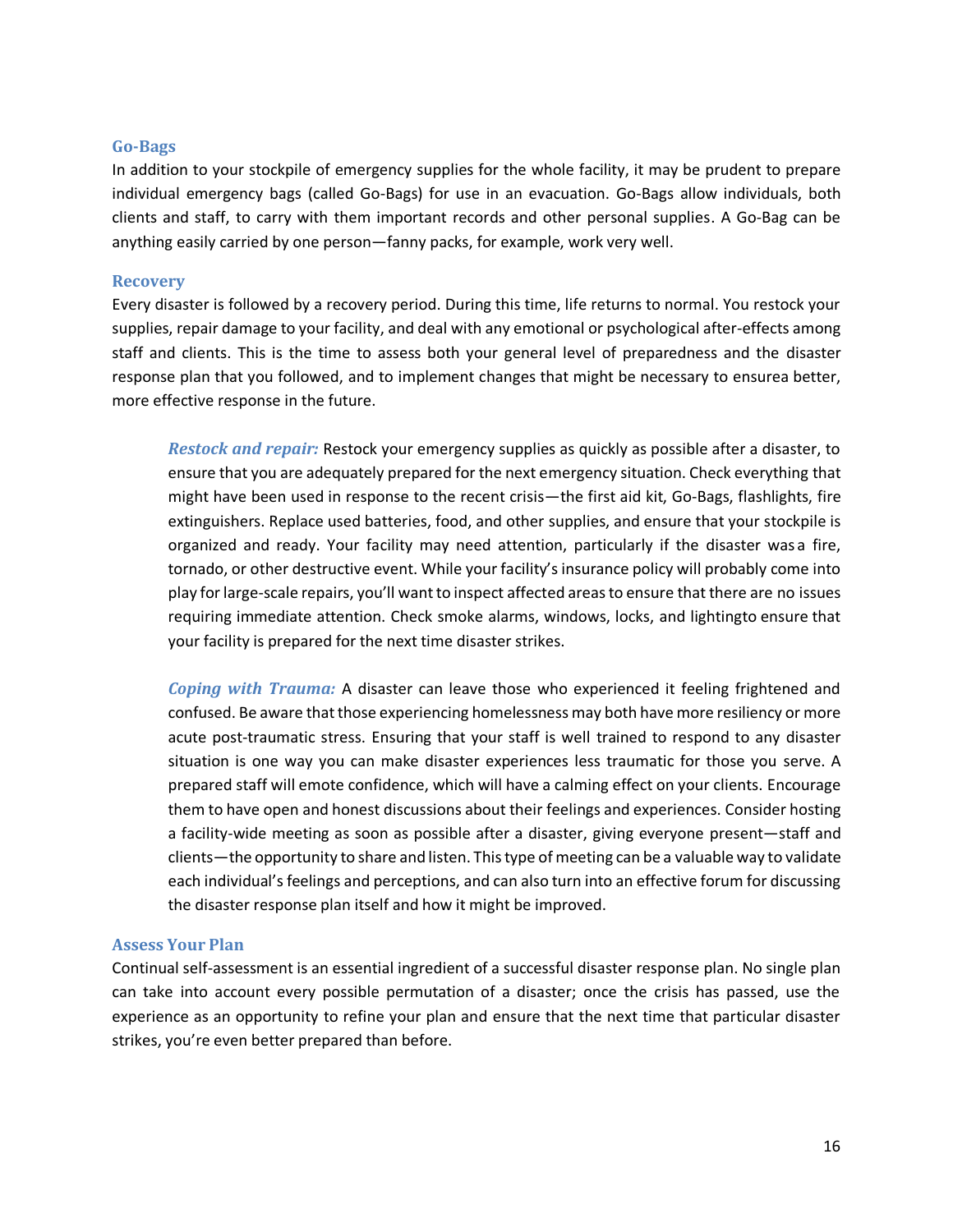Plan a facility-wide staff meeting as soon as possible after the crisis is resolved. Review the disaster response plan, and discuss what parts of it worked, what parts didn't, and what (if anything) could be done to make the entire plan more efficient. Were there supplies that would have been good to have? Did everybody on your staff know his or her role and act accordingly? Were emergency contact numbers correct? Did youth respond as you'd anticipated?

Don't be afraid to get input from clients as well. Ask them how they felt during the disaster and listen to their ideas about how to improve your overall response. In addition to helping, you update your disaster plan, involving your clients in this way can be an excellent method of getting them to discuss any lingering feelings of trauma stemming from the disaster. When you are ready, revise your old disaster response plan to incorporate your new ideas and procedures. Finally, hold trainings or drills to make sure that everybody understands and is comfortable with the new plan.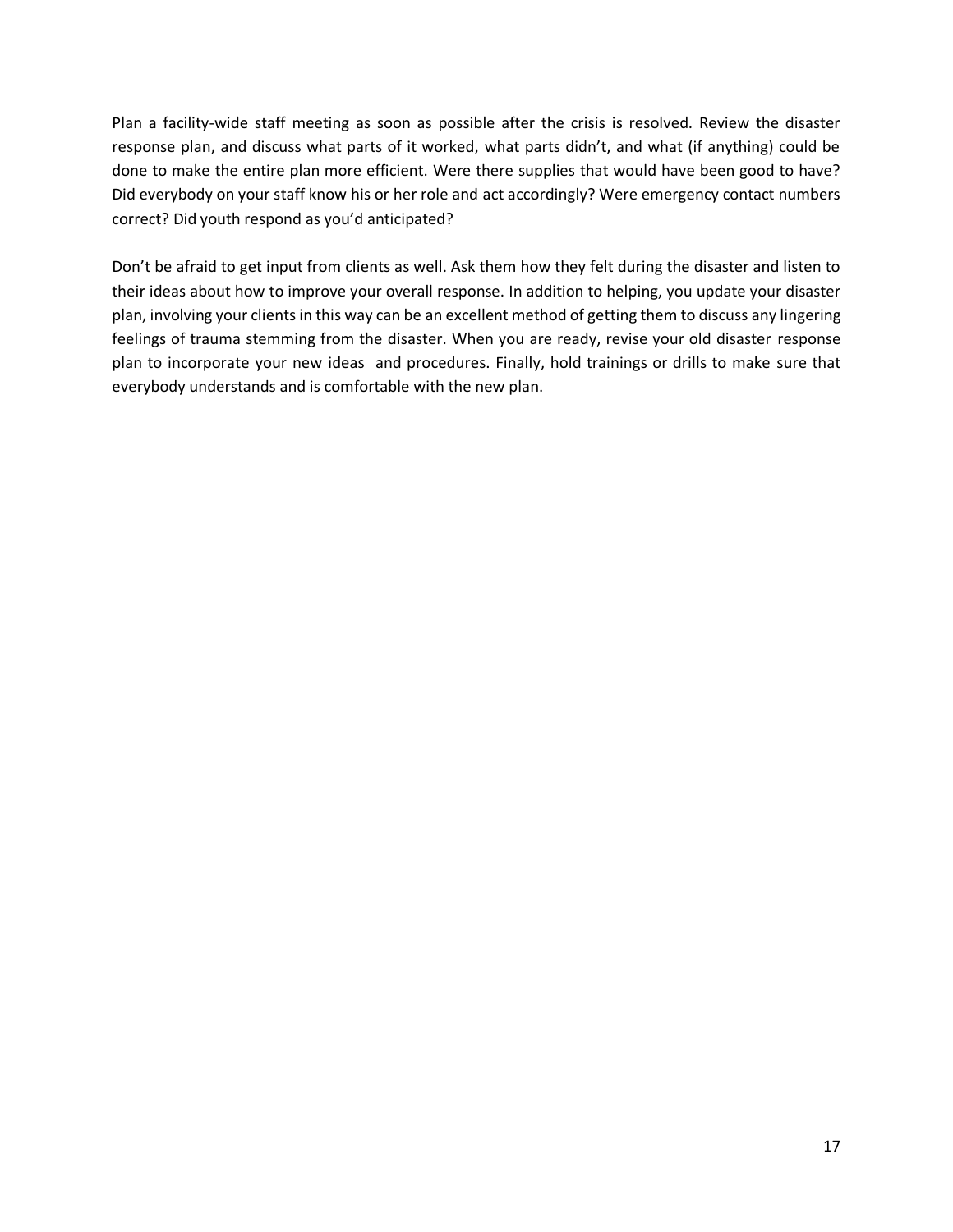# **Appendix B: Other Hurricane Preparedness Resources**

<span id="page-17-0"></span>Hurricane Season begins June 1st through November 30th. As with every hurricane season regardless of forecast, knowing the essentials of how to prepare could truly be a life saver.

### **Hurricane Knowledge**

First, know your hurricane facts and understand common terms used during hurricane forecasts. Storm conditions can vary on the intensity, size and even the angle which the tropical cyclone approaches your area, so it is vital you understand what the forecasters and news reporters are telling you.

**Tropical Depressions** are cyclones with winds of 38 mph. **Tropical Storms** vary in wind speeds from 39- 73 mph while **Hurricanes** have winds 74 mph and greater. Typically the upper right quadrant of the storm (the center wrapping around the eye) is the most intense portion of the storm. The greatest threats are damaging winds, storm surge and flooding. This is in part why Hurricane Katrina was so catastrophic when bringing up to 28 foot storm surges onto the Louisiana and Mississippi coastlines.

Here are some important terms you may hear:

- o **Tropical Storm Watch**: Tropical storm conditions are possible in the area.
- o **Hurricane Watch**: Hurricane conditions are possible in the area. Watches are issued 48 hours in advance of the anticipated onset of tropical storm force winds.
- o **Tropical Storm Warning**: Tropical storm conditions are expected in the area.
- o **Hurricane Warning**: Hurricane conditions are expected in the area. Warnings are issued 36 hours in advance of tropical storm force winds.
- o **Eye**: Clear, sometimes well-defined center of the storm with calmer conditions.
- o **Eye Wall**: Surrounding the eye, contains some of the most severe weather of the storm with the highest wind speed and largest precipitation.
- o **Rain Bands**: Bands coming off the cyclone that produce severe weather conditions such as heavy rain, wind and tornadoes.
- o **Storm Surge**: An often underestimated and deadly result of ocean water swelling as a result of a landfalling storm, and quickly flooding coastal and sometimes areas further inland.

During a watch, prepare your home and evacuation plan in case a warning is issued. During a warning, carefully follow the directions of officials, and immediately leave the area if they advise it. In the event of an **Extreme Wind Warning/Advisory**, which means that extreme sustained winds of 115 mph or greater are expected to begin within an hour, immediately take shelter in the interior portion of a well- built structure.

### **Hurricane Forecasts**

Predicting a tropical cyclone's path can be challenging; there are many global and local factors that come into play. The storm's size and path can directly influence what sort of wind patterns guide, enhance or hinder its growth, and vice versa! Forecasters have computers that take huge amounts of data and try to predict where the storm will go and usually can calculate 2-3 days out fairly accurately. This is where you hear the terms computer models and spaghetti models being used. Generally the forecast track or path is given with the average consensus of these models. The National Hurricane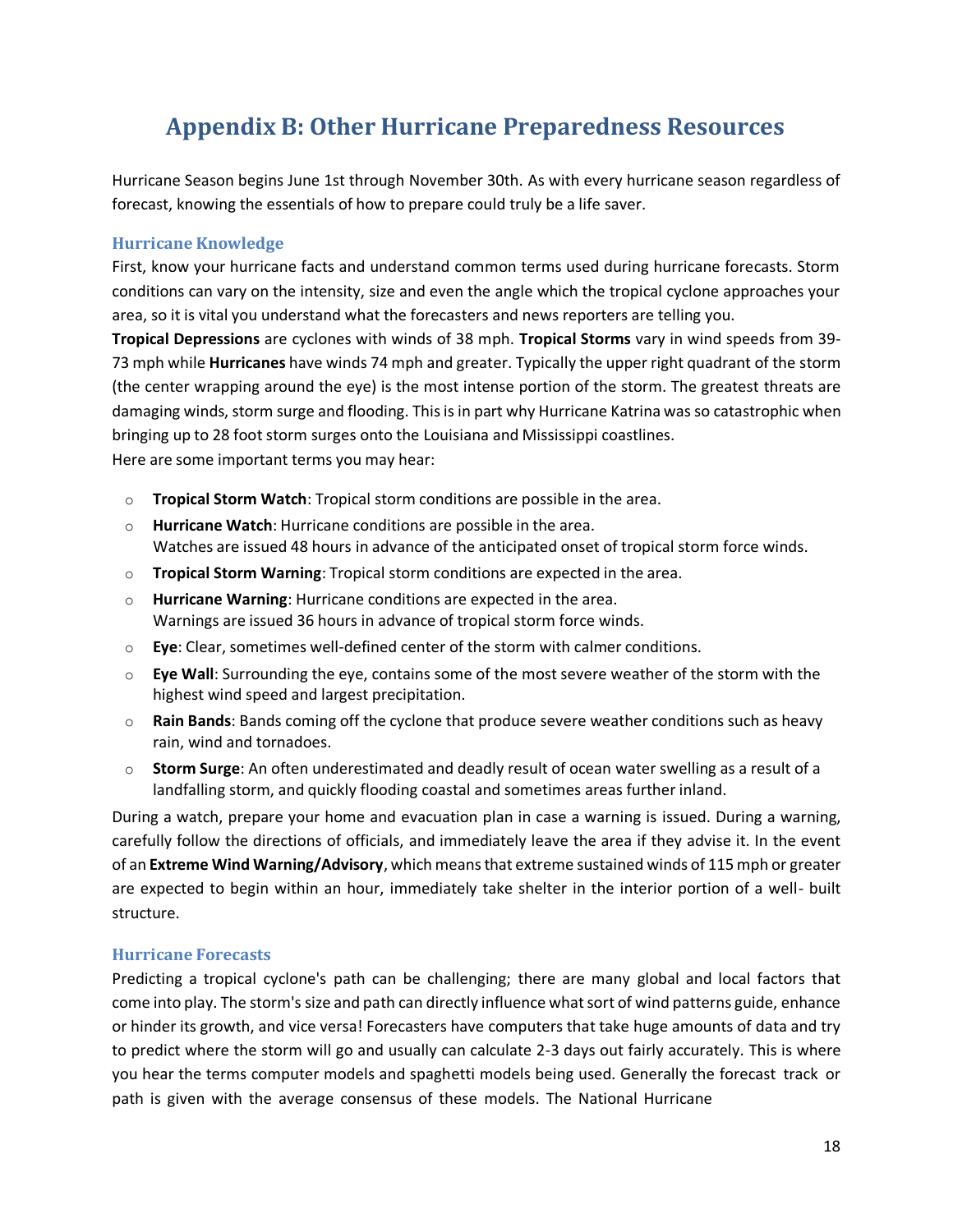Center has the most up-to-date information on tropical cyclone developments, forecasts and weather alerts, discussions analyzing the data and more. <http://www.nhc.noaa.gov/>

#### **Hurricane Names**

Hurricane names are picked randomly, then rotated and recycled every 6 years. If a hurricane was catastrophic or severely deadly and costly (i.e. Irma, Charlie, Katrina, Irene) it is officially retired since use is not appropriate and can be confusing when naming current storms. To view the current list of tropical cyclone names click here: <http://www.nhc.noaa.gov/aboutnames.shtml>

#### **Hurricane Kits**

It is important to create a kit of supplies that you could take with you if you are forced to evacuate. This kit will also be useful if you are able to stay in your home, but are still affected by the storm, such as through the loss of power. One common trend seen when hurricanes are approaching is a wide-spread panic. When this happens, people rush in large numbers to get all the supplies they think they need. However, if you prepare your kit ahead of time, you can alleviate a lot of the potential stress of a very chaotic situation. You should create your kit in a bag that you can easily take with you. Some recommended items to include are:

- o Non-perishable food (enough to last at least 3 days)
- o Water (enough to last at least 3 days)
- o First-aid kit (include any prescription medication you may need)
- o Personal hygiene items and sanitation items
- o Flashlights (have extra batteries on hand)
- o Battery operated radio (again, have extra batteries)
- o Waterproof container with cash and important documents
- o Manual can opener
- o Lighter or matches
- o Books, magazines, games for recreation
- $\circ$  Special needs items: pet supplies and baby supplies if applicable
- o Cooler and ice packs
- o A plan for evacuation and for if family members are separated

### **Securing Your Home**

Know how to secure your home in the event of damaging winds, storm surge and flooding.

- o Cover all of your windows, either with hurricane shutters or wood.
- $\circ$  Although tape can prevent glass from shattering everywhere, be warned that tape does not prevent the window from breaking.
- $\circ$  If possible, secure straps or clips to securely fasten your roof to the structure of your home.
- o Make sure all trees and shrubs are trimmed and clear rain gutters.
- o Reinforce your garage doors.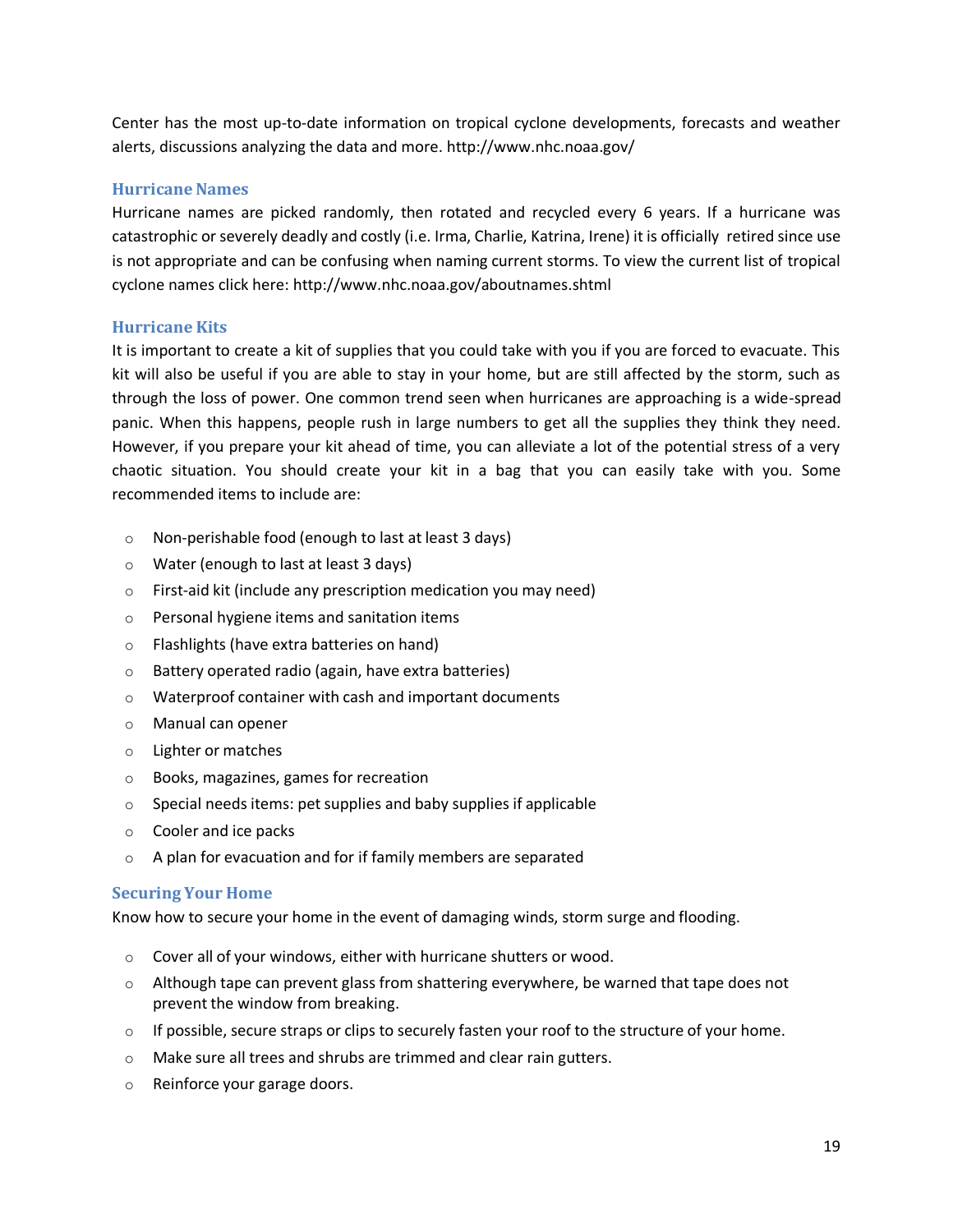- $\circ$  Bring in all outdoor furniture, garbage cans, decorations, and anything else that is not tied down.
- $\circ$  If winds become strong, stay away from windows and doors and close, secure and brace internal doors.

#### **Power Outages**

In the event a storm should leave you without power, there are a few things to consider and help you be ready and stay safe outside of your normal hurricane preparedness.

- o **Gas**: Make sure your tank is full far in advance of an approaching storm. Most people wait until the last minute, rush to get extra gas for cars and generators, and subsequently gas stations can run out early.
- o **ATMS**: Have extra cash on hand in the event no ATMS in your area are accessible or working.
- o **Cell Phones**: Charge your cell phone and limit use after power is out.
- o **A/C**: This can be the most uncomfortable side effect of losing power during a storm. Try to prevent as much light from entering and warming the house by covering up your windows on the inside. If you have back-up or battery-operated fans, don't run them unless you are in the room. Fanscreate a difference in perceived temperature but do not cool the room; instead they create a cooling effect by dispersing the heat off your skin. It is said they can actually add heat to a room just by running.
- o **Water**: Fill bathtub and large containers with water for washing and flushing only.
- o **Food**: Turn your fridge temperature down and/or freeze any food or drinking water that can be frozen if you expect a power outage. Here is a guide on freezing food: [Freezing and Food Safety.](http://www.fsis.usda.gov/wps/portal/fsis/topics/food-safety-education/get-answers/food-safety-fact-sheets/safe-food-handling/freezing-and-food-safety/CT_Index) Have a cooler with ice packs prepared to cool your drinks and snacks after power has been out for more than 4 hours. And importantly, check out this food safety guide for when to discard your perishable foo[d:http://www.foodsafety.gov/keep/charts/refridg\\_food.html](http://www.foodsafety.gov/keep/charts/refridg_food.html)
- o **Health/Safety**: The CDC has a great guide on how to stay safe in the event of a power outage: Power [Outages](http://emergency.cdc.gov/disasters/poweroutage/index.asp/)

Remember, any severe storm can be deadly and destructive. If you've survived a landfilling cyclone, you know the inconvenience and distress it can cause. One of the best tips to be prepared is knowing the cycle of a cyclone -**Approach, Arrival & Aftermath**. Prepare ahead of time and listen to the directions of officials for the approach. Secure your home, or find a safe shelter for its arrival, and know how to proceed safely during the aftermath

**Links/Contact information** <http://www.cityoforlando.net/emergency/prepared/> <http://www.orangecountyfl.net/tabid/3761/default.aspx#Wa7d8LKGOCg> [http://www.oscoela.org](http://www.oscoela.org/) facebook- facebook.com/osceolaEOC Twitter @osceolaEOC [https://www.seminolecountyfl.gov/d](https://www.seminolecountyfl.gov/departments-services/county-managers-office/prepare-seminole/) [epartments-services/county](https://www.seminolecountyfl.gov/departments-services/county-managers-office/prepare-seminole/)[managers-office/prepare-seminole/](https://www.seminolecountyfl.gov/departments-services/county-managers-office/prepare-seminole/) [http://www.floridadisaster.org](http://www.floridadisaster.org/)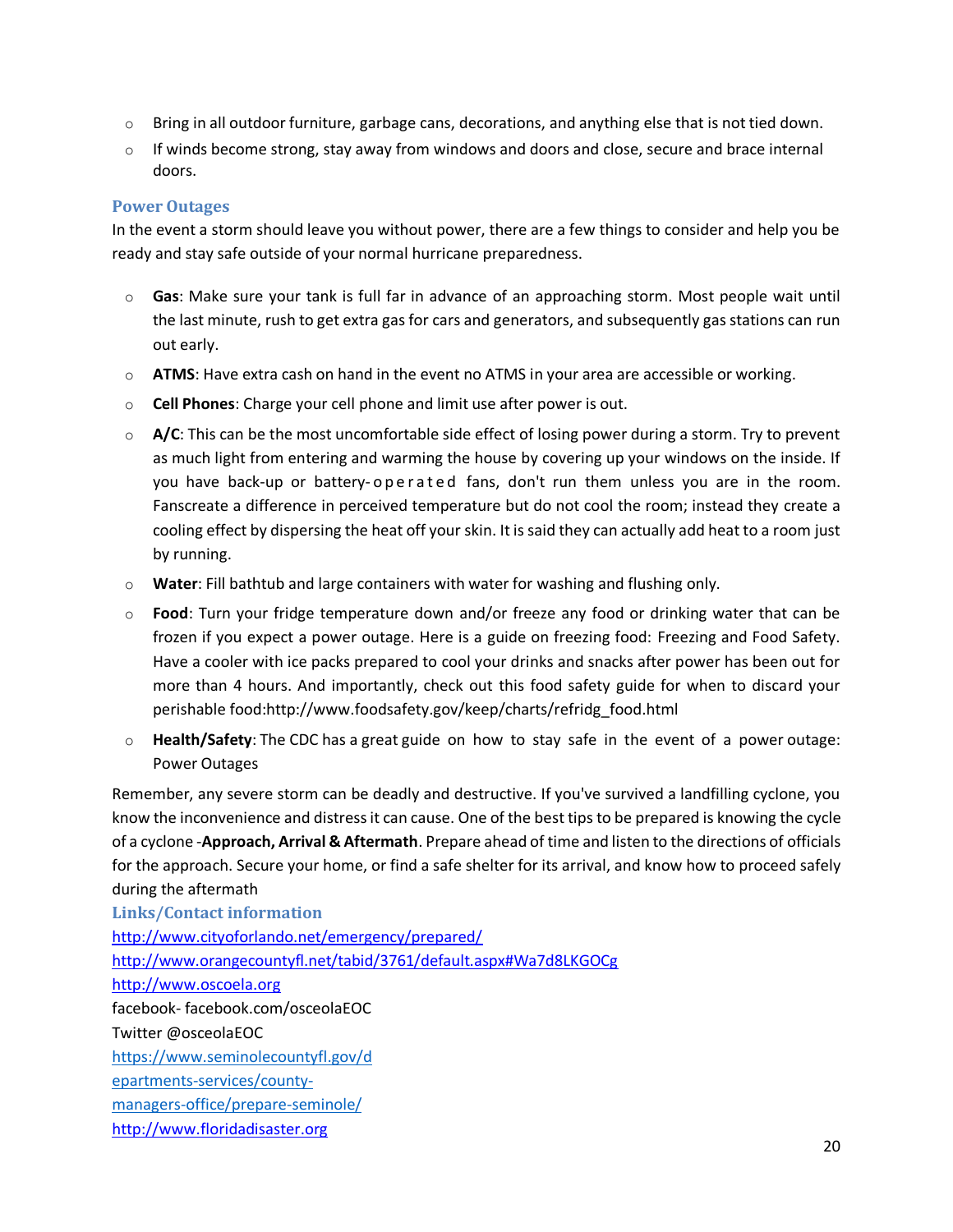[https://www.lakecountyfl.gov/hurricane\\_guide](https://www.lakecountyfl.gov/hurricane_guide) Call 511 for road closures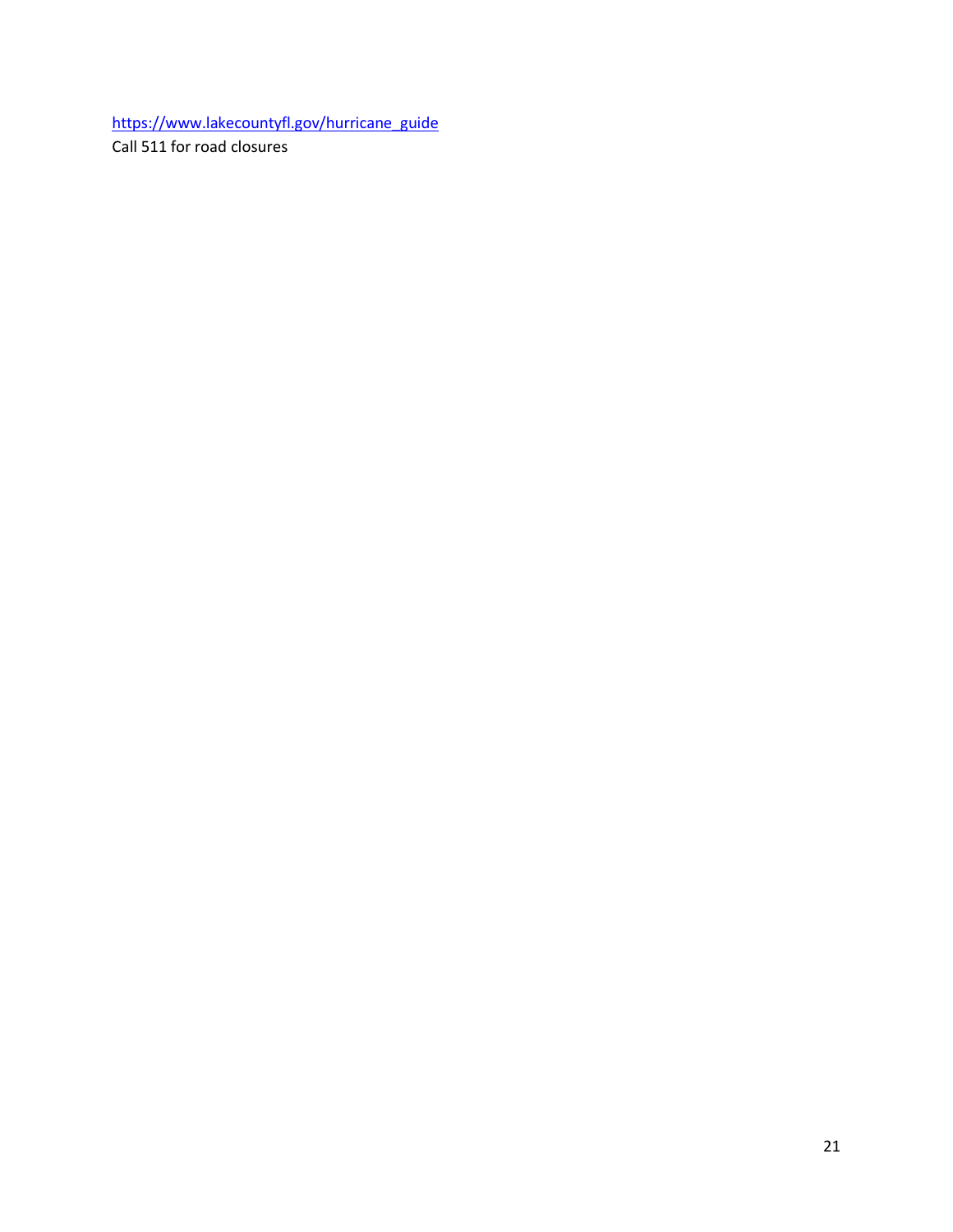# **Emergency Communication Tree: Template**

<span id="page-21-0"></span>This template can be used to identify staff you will need to contact how you can contact them. This can be used as an alternative form of communication when a mass notification system is down.

- Limit the number of people each person must call
- Leave a message for unavailable contacts and continue down the tree. Continue trying to contact the unavailable person.
- The last person called should report back to a designated person to signal the end of the contact process.
- Keep messages short and concise. Only give the facts stress confidentiality if the situation calls for it.

Update the tree annually to ensure accurate contact information and inclusion of staff

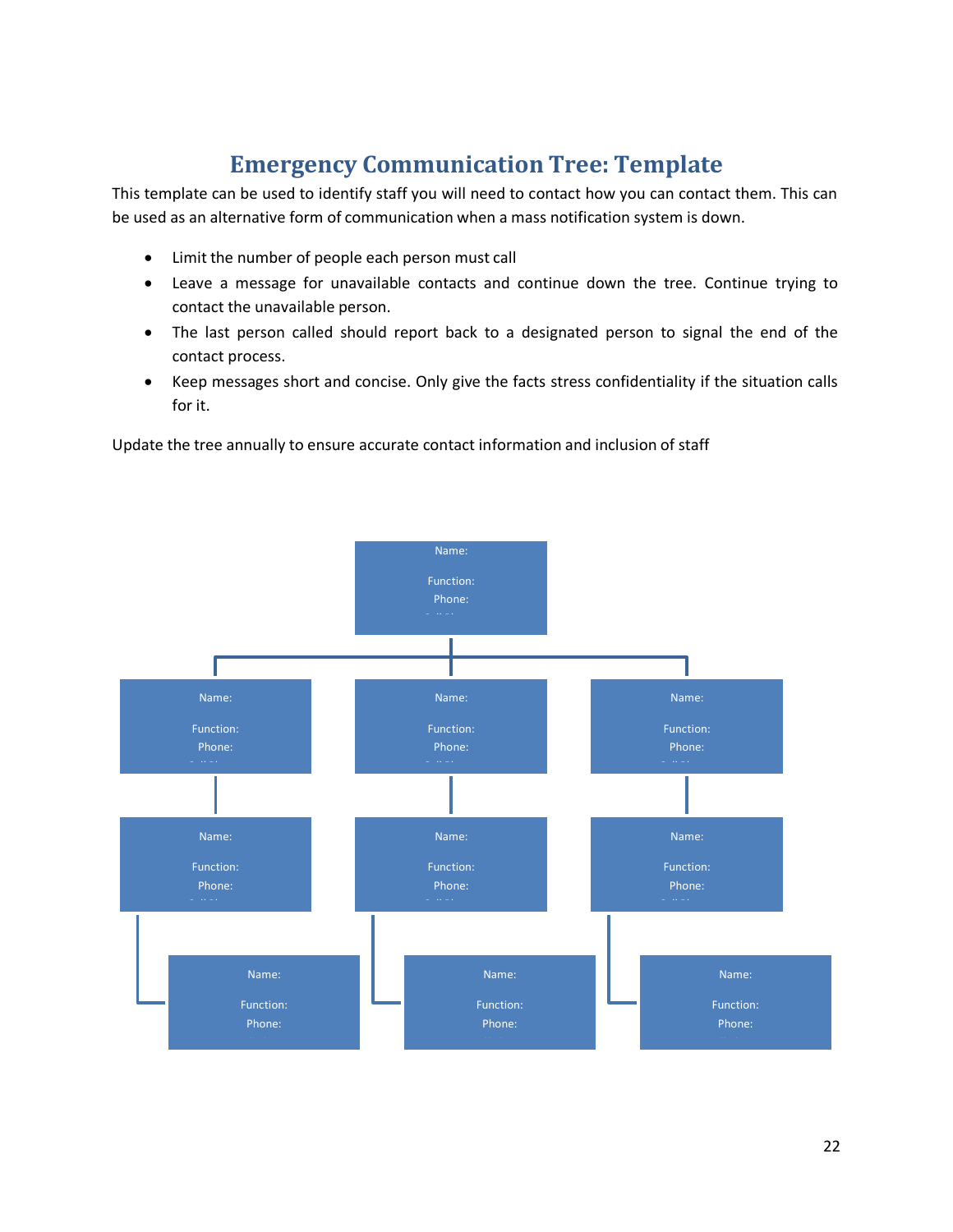# <span id="page-22-0"></span>**Emergency Preparedness Asset Mapping**

Mapping the assets available to you during disaster is an important part of the preparedness planning process. Asset mapping is an internally focused, relationship based community development approach. Mapping builds upon and uses local capacities, skills and assets; helps identify skills and talents of local people; as well as locate and engage groups of volunteers and other organizations. Internally focused does not mean that additional resources are not needed—rather, that outside resources will be more effective if the local and organizational resources are fully engaged and mobilized. You have existing resources both within your organization, relational networks and wider community that may be available to you during an emergency situation. Aligning those resources prior to an unknown disaster will greatly enhance your responsiveness.

There is no one-best way to do Asset Mapping. Start by gathering a broad group of stakeholders and brainstorm what capacities and resources are available to you that can be leveraged during an emergency situation. Here are a few areas of exploration to get started.

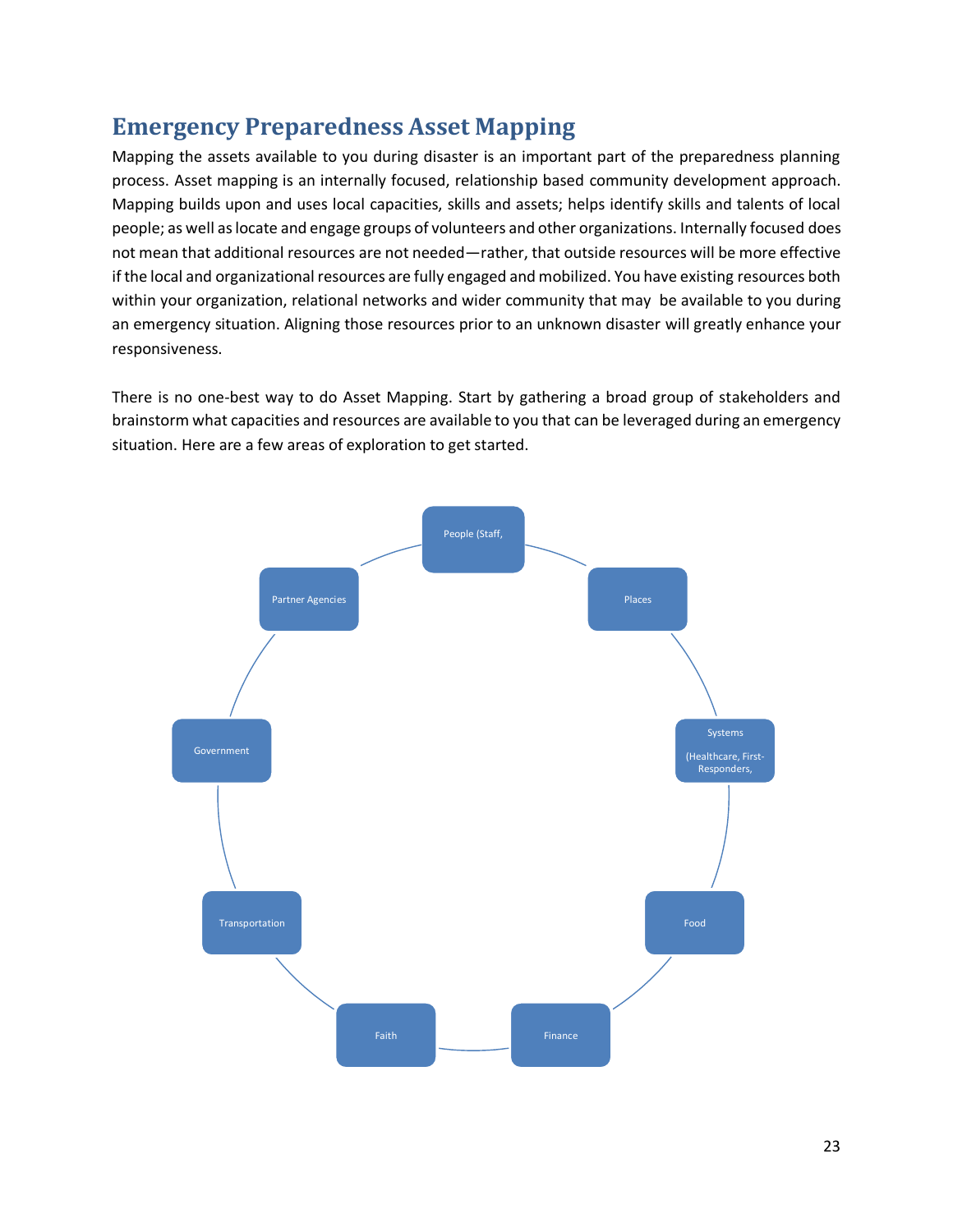# **Appendix C: Sample Organizational Plan**

### **Emergency Disaster Plan**

<span id="page-23-0"></span>**Purpose:** To protect the Men's Service Center, the Center for Women and Families and the Women's Residential Counseling Center, its residents, the staff and its visitors during a disaster incident.

| <b>Date Written:</b>          | June 25, 2016                 |
|-------------------------------|-------------------------------|
| <b>Date Implemented:</b>      | 10-31-16                      |
| Date Revised:                 | October 31, 2016, August 2017 |
| <b>Revision Number:</b>       | $\mathbf{2}$                  |
| Campus:                       | Main, WRCC                    |
| <b>Cooperating Positions:</b> | All                           |
| <b>Attachments:</b>           |                               |

# **POLICY**

To protect the Men's Service Center, the Center for Women and Families and the Women's Residential counseling Center, its residents, its staff and its visitors during a disaster incident. **Definition of disaster:** A man made or natural occurrence that affects the normal provision of services. Examples of disasters: Hurricane, Tornado, Chemical Spill, Earthquake, Structure Fire, Hazardous Material Incident, etc.

### **PROCEDURE**

**The Safety Committee Chairperson** will communicate prior to, during and after an event with the City of Orlando's Office of Emergency Management to insure that all the agencies needs are met and itsresidents and staff are protected from harm.

The Coalition for the Homeless will respond to a disaster incident by:

- Prioritizing the safety of the residents, staff and visitors
- Safeguarding the property and assets
- Reestablishing normal operation quickly after the disaster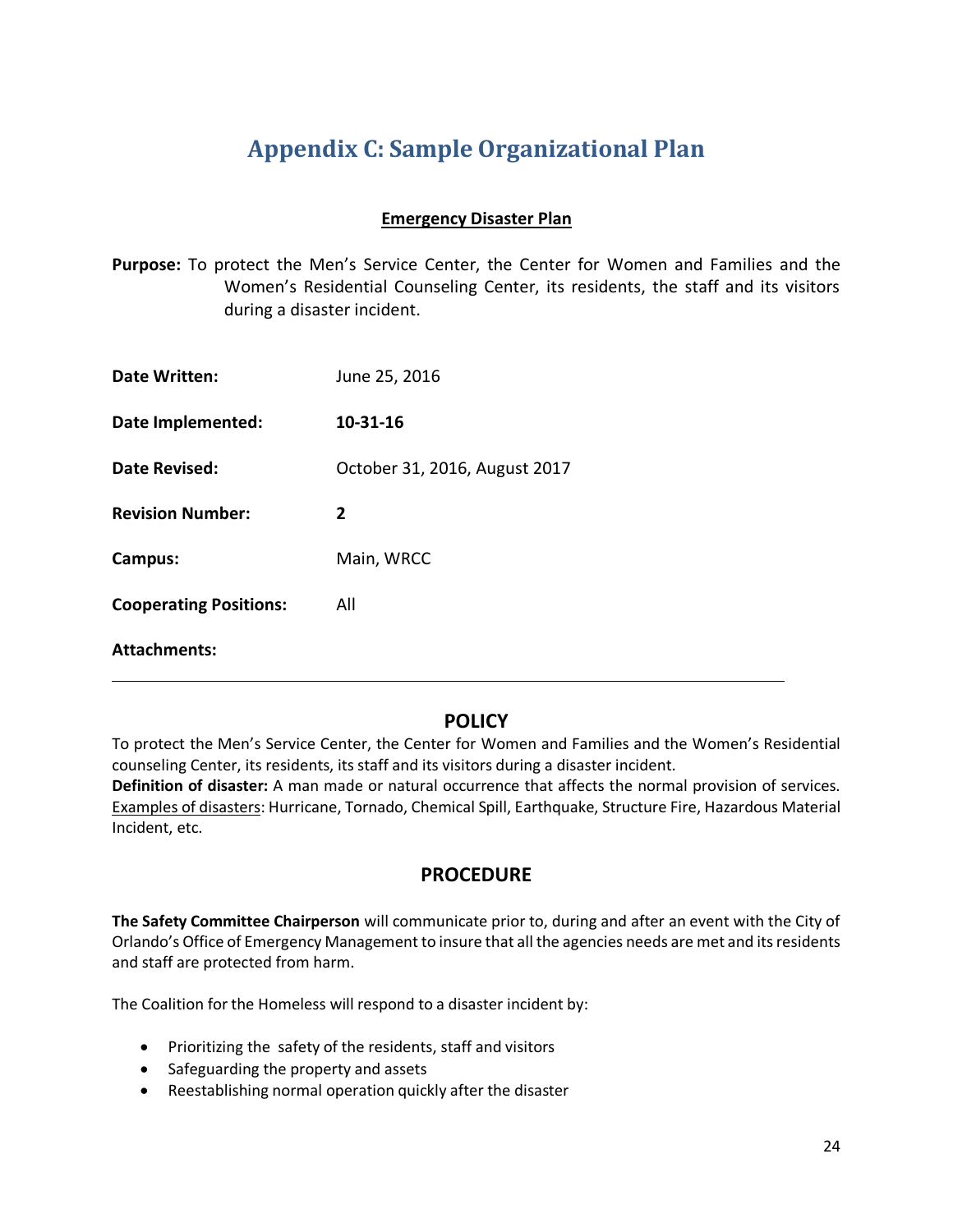- Assuring self- sufficiency to operate for a minimum of 72 hours after a disaster begins
- Prioritizing staff and supplies
- Delineating responsibilities and tasks to be completed
- Collaborating with all local Emergency Management Teams

## **Identifying an Incident Response Leader**

During the length of the emergency the Director of Program Services, Director of Facilities orthe Chairman of the Safety Committee (who will be determined by their availability), will be responsible for making all decisions with administration to react to the emergency.

### **Incident Response Leader Responsibilities**

- Stop, resume and continue provision of all services, as appropriate
- Coordinate with the appropriate government agencies
- Approve evacuation of buildings
- Coordinate and approve activities of the response staff
- Approve strategies to meet the emergency
- Determine overall objectives to meet emergency
- Monitor weather condition
- Coordinate security measures:
	- o Communicate responsible functions to all Coalition locations
	- $\circ$  Control affected area until, if necessary, relieved by appropriate first responders
	- o Provide radio and telephone communications
	- o Conduct any appropriate searches
	- o Preserve law and order
	- o Maintain security of building
	- o Provide initial first aid to injured, sick

Additional responsibilities the Incident Response Leader will designate a staff member to perform:

- Coordinate contacting of vital personnel.
- Maintain a list of equipment, supplies, tools and machinery on hand as well as special needs to meet a particular emergency, including phones, radios, and other communication devices.
- Coordinate staff to assist in dealing with preparation, response before, during & after an emergency.
- Secure control of gas, water sanitation and power supply.
- Have access to floor plans, schematics and mechanical drawings of the building.
- Provide emergency power supply and accessories to appropriate areas of the building.
- Determine extent of any damages.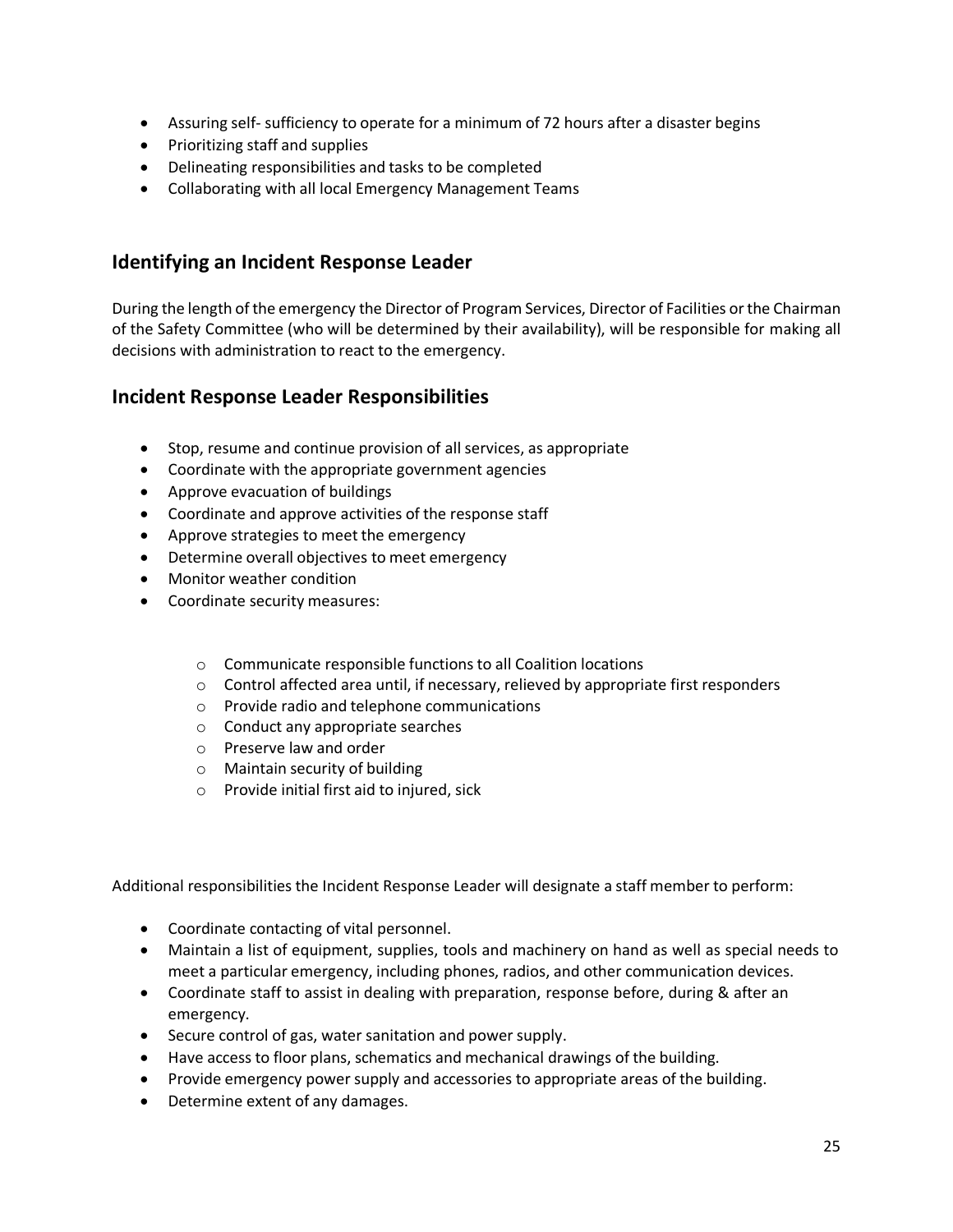- Assist in preparing and securing building and surrounding property.
- Assist with any rescue efforts.
- Coordinate cleanup effort after emergency.
- Provide appropriate vehicles and maintenance of vehicles as necessary.

### **Critical Employees (Response Staff):**

Critical employees are individuals designated by the Coalition Administration, who perform essential functions during a disaster or emergency situation and after an event.

These include but are not exclusive to, Program Directors and supervisory staff, Resident Assistants, Case Managers, Kitchen Mangers, and Maintenance Technicians.

These staff are split into two teams when possible.

Team A works during a disaster and Team B works after the disaster to give the members from Team A the opportunity to rest and take care of personal responsibilities.

All agency staff that is not assigned to Team A or Team B should make every effort to make themselves available to work in a labor pool outside of their normal job description as appropriate.

Upon announcement of a disaster/emergency alert, the Incident Response Leader will issue a verbal CODE over the two way radio system and by email. A disaster code is used to announce an event and to formally enter the Disaster Preparedness Plan or Emergency Management Plan. A governmental declaration of disaster in our area will supersede the agencies alert status.

### **Important Numbers in Event of Emergency**

#### **COMMUNITY CONTACTS**

| Organization                   | <b>Emergency#</b>                       | Non-Emergency #              |
|--------------------------------|-----------------------------------------|------------------------------|
| <b>EMERGENCY</b>               | 911                                     |                              |
| <b>Orlando City Hall</b>       |                                         | 407-426-2121                 |
| Florida State Highway Patrol   | 911 or *FHP (347) from<br>mobile device | Cust. Svc. 850-617-2000      |
| <b>Orlando Emergency</b>       |                                         | 321-235-5438 or Citizen's    |
| <b>Management</b>              |                                         | Info Line 407-246-4357 or    |
|                                |                                         | <b>Radio Station 1650 AM</b> |
| Orange Co. Emergency           |                                         | 407-836-9140                 |
| Management                     |                                         |                              |
| <b>Orlando Police Dept.</b>    | 911                                     | 407-235-5300                 |
| Orange Co. Sheriff's Dept.     | 911                                     | 407-836-4357                 |
| <b>Orlando Fire Dept.</b>      | 911                                     | 407-246-3473                 |
|                                |                                         |                              |
| <b>UTILITIES</b>               |                                         |                              |
| <b>OUC (power &amp; water)</b> | Outage 407-823-9150                     | Cust. Svc. 407-423-9018      |
| AT&T (fax & elevator lines +   |                                         | Repair 800-247-2020          |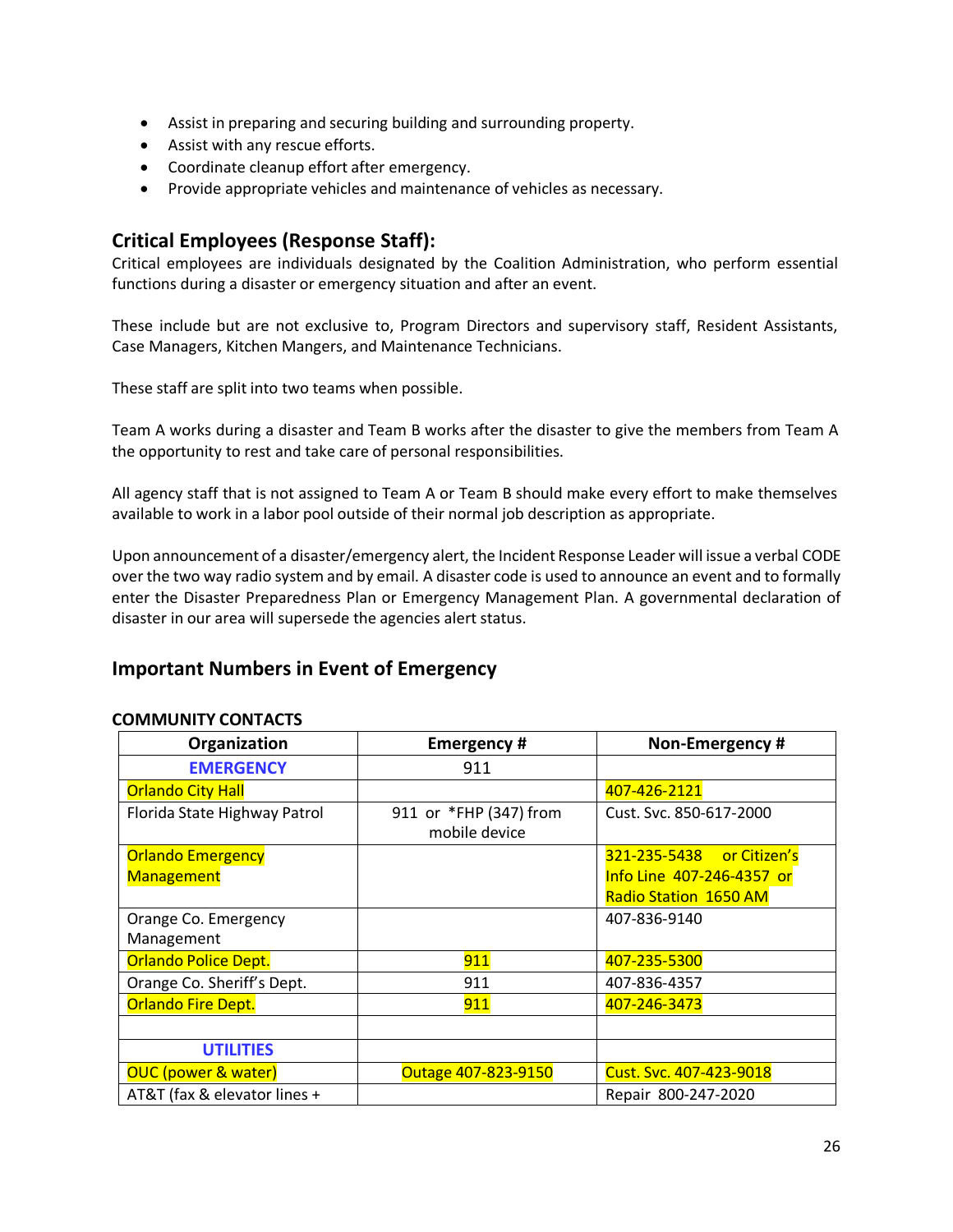| Organization                     | <b>Emergency#</b>     | Non-Emergency #          |
|----------------------------------|-----------------------|--------------------------|
| WRCC phones)                     |                       |                          |
| <b>Earthlink aka Windstream</b>  |                       | Cust. Svc. 800-239-3000  |
| (main campus phone system)       |                       |                          |
|                                  |                       |                          |
| <b>MEDICAL</b>                   |                       |                          |
| <b>Florida Hospital Orlando</b>  | ER Dept. 407-303-1940 | Main 407-303-5600        |
| <b>Orlando Regional Medical</b>  |                       | Main 321-841-5111        |
| Center (Kuhl Ave)                |                       |                          |
| <b>Ambulance Dispatch</b>        | 911                   | Rural/Metro 407-578-3605 |
| <b>Veterans Affairs Benefits</b> |                       | 800-827-1000             |

#### **Examples of Disasters:**

There are many types of man-made and natural disasters that can affect the Coalition for the Homeless and its provision of services that include but are not exclusive to the following

| Types                      | Prob. | Impact |
|----------------------------|-------|--------|
|                            |       |        |
| Hurricane                  | High  | High   |
| Severe Weather             | High  | High   |
| <b>Extreme Weather</b>     | High  | Low    |
| Hazardous Material (spill) | High  | Med    |
| Flood                      | Low   | Low    |
| Radiological Accident      | Low   | Low    |
| Civil / Social Disturbance | Low   | Low    |
| <b>Mass Immigration</b>    | Low   | Low    |
| Fire                       | Low   | Low    |
|                            |       |        |

### **Critical Information to consider:**

#### **Hurricanes**

Anticipated and actual wind strength, precipitation amount, tornadic possibility. Consider the interruption of EMS, local utilities, mass transportation and building damage.

#### **Severe Weather(Tornado/Thunderstorms/Lightning)**

Although likely, the impact from these types of events is low to the Coalition unless affected by a direct path tornadic event. However, the agency and its clients should show strong attention to caution during this type of event.

#### **Extreme Temperature**

The agency and its clients will likely experience this type of event. However, the affects can be mitigated by proactively conserving resources, such as, the HVAC system and liquids utilized for hydration.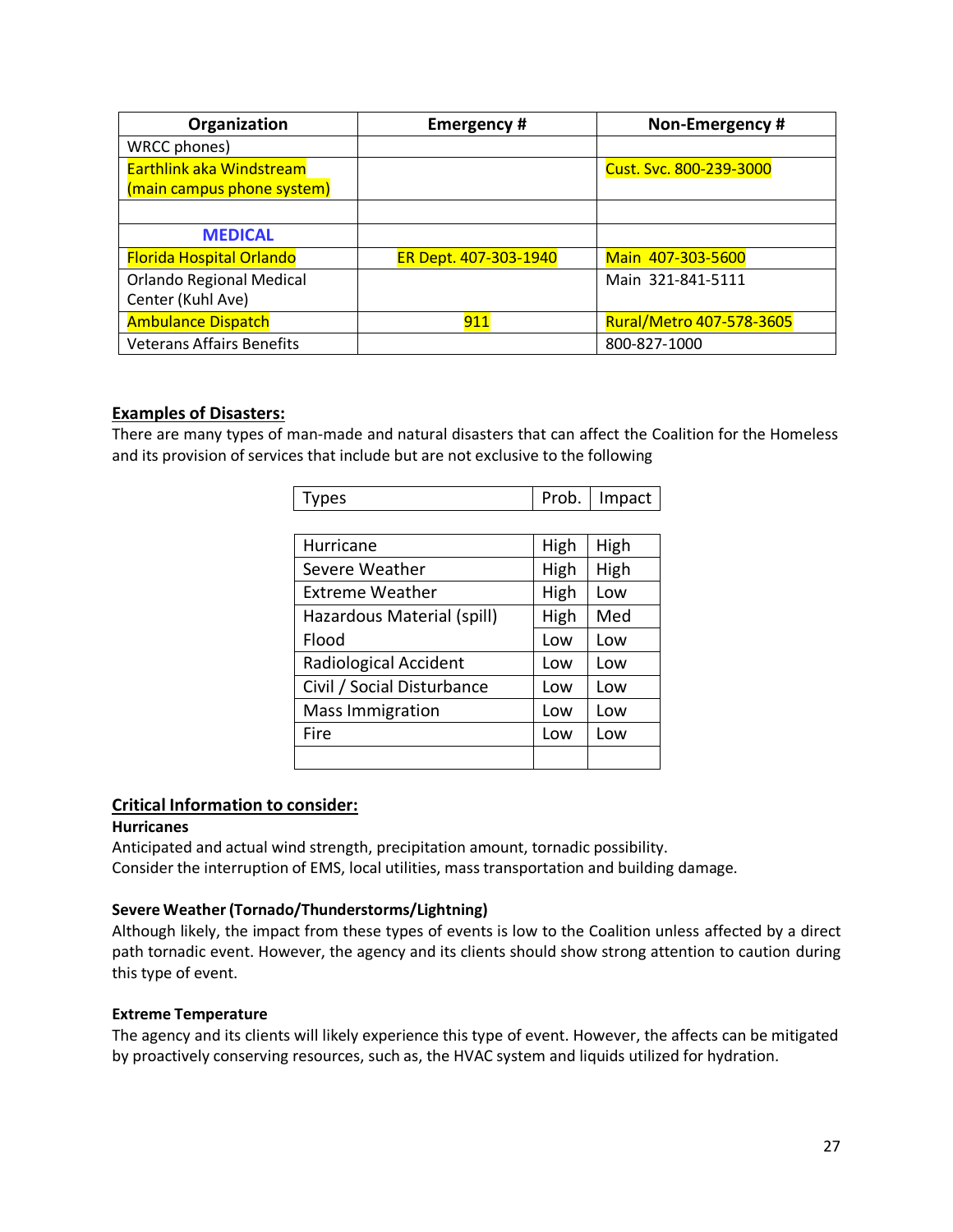A general definition is described as three consecutive days of temperatures of 90\* which is documented in the shade and temperatures of 40\* or lower.

#### **Hazardous Materials(Chemical Spills)**

The probability of a Hazardous Material (Chemical Spill) incident is high due to the approximately 49 facilities in the city of Orlando that store, transport or produce extremely hazardous materials.

The impact would not likely be caused by mishandling these chemicals on site but the materials being spilled during an accident while they are being transported on public roads or railways.

The vulnerability to the public will depend on the amount and type of material spilled and the location of the incident.

#### **The Orlando Fire Department is identified as the agency that will coordinate the response to any hazardous material spill.**

#### **Flooding**

Given that Orlando is inland.

Flooding is very unlikely and would be caused if excessive rain was to fall in a short amount of time that was to cause the ground water systems to be overloaded.

Ifsuch a scenario were to occur the delivery of normalservicesthroughout the Central Florida Community might be delayed. This might impact how the agency was able to continue providing normal services.

#### **Radiological Accident**

The closest Nuclear Power Plant is over 100 miles away and diminishes the vulnerability of a nuclear accident.

There are, however, several facilities that utilize small amounts of radioactive substances for medical and research purposes making the vulnerability higher in those locations.

The Coalition is located less than three miles from two of those locations. This proximity does not increase the impact but heightens the agencies awareness.

Additionally, the NRC estimates that 3 million packages of radioactive materials are shipped each year in the United States, either by highway, rail, air or boat.

Finally, there is a low vulnerability of an impact to neighboring Orange County during launches from Kennedy Space Center of spacecraft that haul Radioisotope Thermoelectric Generators.

All of these possibilities would result in mass immigration from other neighboring counties.

#### **Civil / Social Disturbances**

The city of Orlando does not have a history of Civil/Social Disturbances but historically has seen nonviolent demonstrations. Often, these types of demonstrations can often become violent.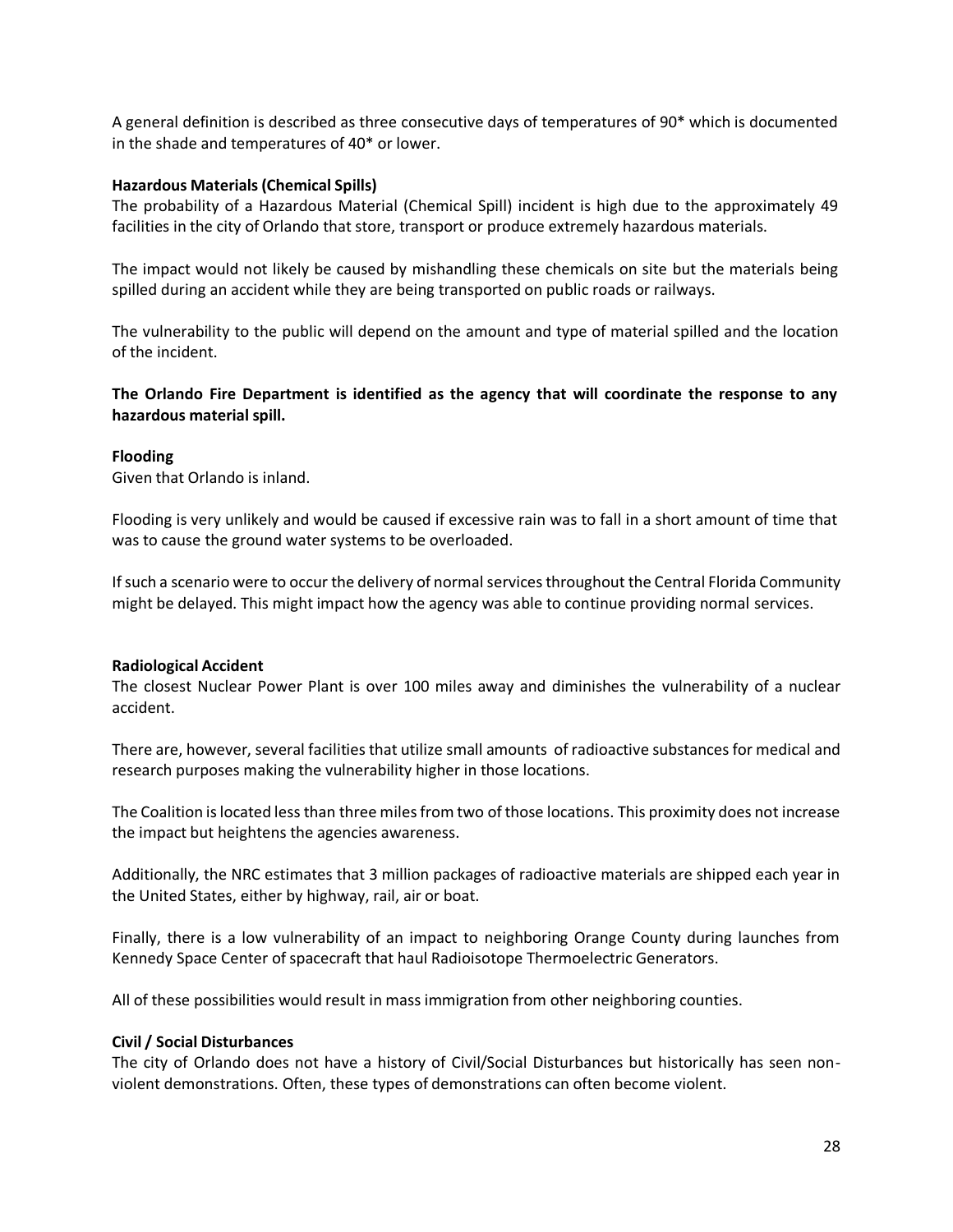They can affect local economic well-being and the safety and security to the city. At times it can impact small portions of the city without affecting the entire jurisdiction. Vulnerable populations such as the homeless who may live in the area where this might occur will likely need services during an event.

#### **MassImmigration**

Mass immigration can be of an international, state or county type. The only likely possibility would be necessary because of a Central Florida located weather related storm. The migration could be related from non-Orange County citizens seeking temporary shelter before, during or after the storm or perhaps a civil disturbance after that storm. This type of migration although possible, can affect the delivery of normal services provided by local government.

A mass immigration can occur after a third world country experiences a national disaster similarly to the recent Haitian migration after the Haitian earthquake. Orange County and part of Orlando were hosts to Haitians seeking disaster relief. This type of event has ancillary effects on the local community and can affect the local communities economy.

#### **Fire**

Fire can easily impact the Coalition because of damage to any agency building, from a fire. The vulnerability, however, is low because of the proactive actions by agency staff and the systems that are employed in the prevention of fire incidents. The agency utilizes a comprehensive Fire Staff Responsibilities policy.

There are other less likely but possible disasters that are not covered in this policy that will be responded to with the cooperation and assistance of local government such as Drought, Sinkholes, Terrorism, Exotic Pests and Diseases, pandemic outbreaks, collapse critical infrastructure, Special Events and Major Transportation Incidents.

### **GUIDELINES TO EMERGENCY/DISASTER PREPAREDNESS**

Response to any critical situation or emergency involves preplanning. The following pages are guidelines covering immediate considerations, necessary notifications, and tactical considerations for preparing and responding to possible disasters.

These guidelines are not designed to be all inclusive and the thoroughness of advance planning and attention to organizational considerations and support may determine the success of emergency response.

### **Employee/Department Responsibilities**

- 1. Print and have available two copies of the Disaster Preparedness Plan: one for the office and one for home.
- 2. Print contact pages to have readily available in the event of emergency.
- 3. The Coalition Administration or the most authorized staff member after hours will assess the urgency of the situation and make the appropriate call:
	- a. 911
	- b. Supervisor
	- c. Security
- 4. Secure office equipment, files, and furniture.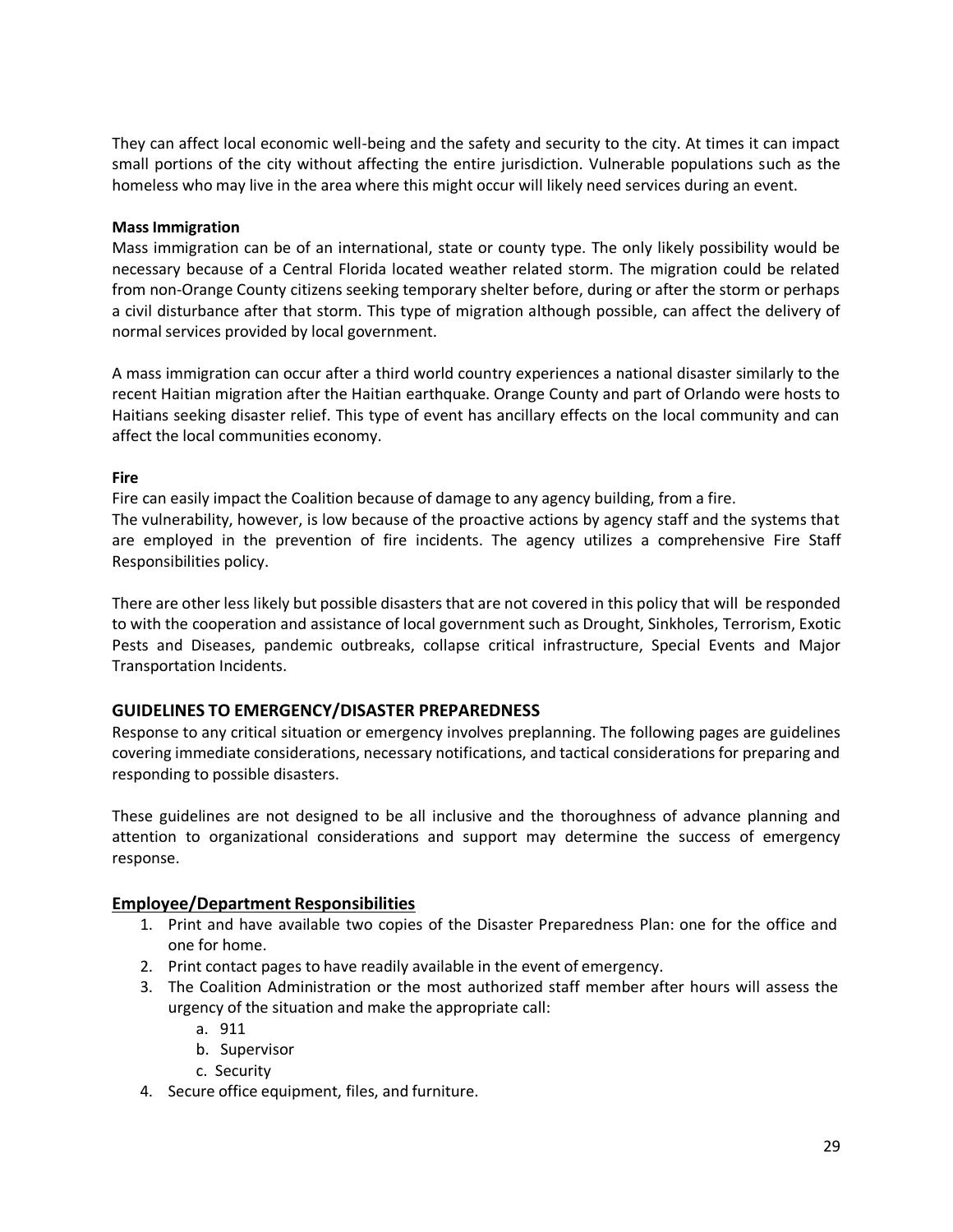- 5. Make a backup of essential electronic data and keep in a secondary location.
- 6. Unplug electrical outlets.
- 7. Cover equipment (desktop computers, printers, monitors, copiers, fax machines).
- 8. Evacuate with laptop computers.
- 9. Secure hazardous chemicals.
- 10. Secure materials according to standard industry practices and policies. Each department is responsible for its own materials.
- 11. Prepare emergency kit, which should contain items necessary to carry on business in event of an emergency.

#### **Disaster Plan Payroll Issues**

Should the facility be closed on payday due to a disaster, every effort will be made to make paychecks available as quickly as possible.

The Accounting Manager will perform the following tasks:

- Contact DecisionHR to determine availability of checks.
- Determine distribution of checks
- Contact DecisionHR to determine their ability to deliver paychecks
- Communicate system for tracking hours in the absence of time clocks and website access.
- Secure all HR Files as appropriate to the emergency

#### **PRE-DISASTER PLANNING**

The *Safety Committee* will oversee development and education of the disaster plan as part of a training program established by management presented yearly with updates.

Department directors and managers are responsible for ensuring staff members are knowledgeable with the department plans.

Department directors and managers are responsible for developing and implementing specific departmental plans, including staffing, before, during and after a disaster event. This includes work and sleep cycles.

Supplies - Each department director is responsible for providing a list of supplies needed prior to the disaster to the Chairman of the Safety Committee or the Program Director

#### **PROCEDURES DURING AN EMERGENCY EVENT**

The Emergency Operations Center (EOC) will be located *at the Operations Desk on the second floor* in the Men's Service Center, *the Operations Desk* in the Center for Women and Families and *in the Copier Room*  of the Women's Residential Counseling Center. The Response Staff will evaluate the situation as it progresses, initiate protective actions, and assign personnel and volunteers to essential tasks. The Incident Response Leader will ensure communication with City of Orlando Emergency Management Center, local police, and local health care facilities, as necessary. The Emergency Operations Center backup area will be *the Reception Area at the Men's Service Center, the Center for Women and Families and the Women's Residential Counseling Center.*

Each Program Director or their designee will be responsible for coordinating staffing.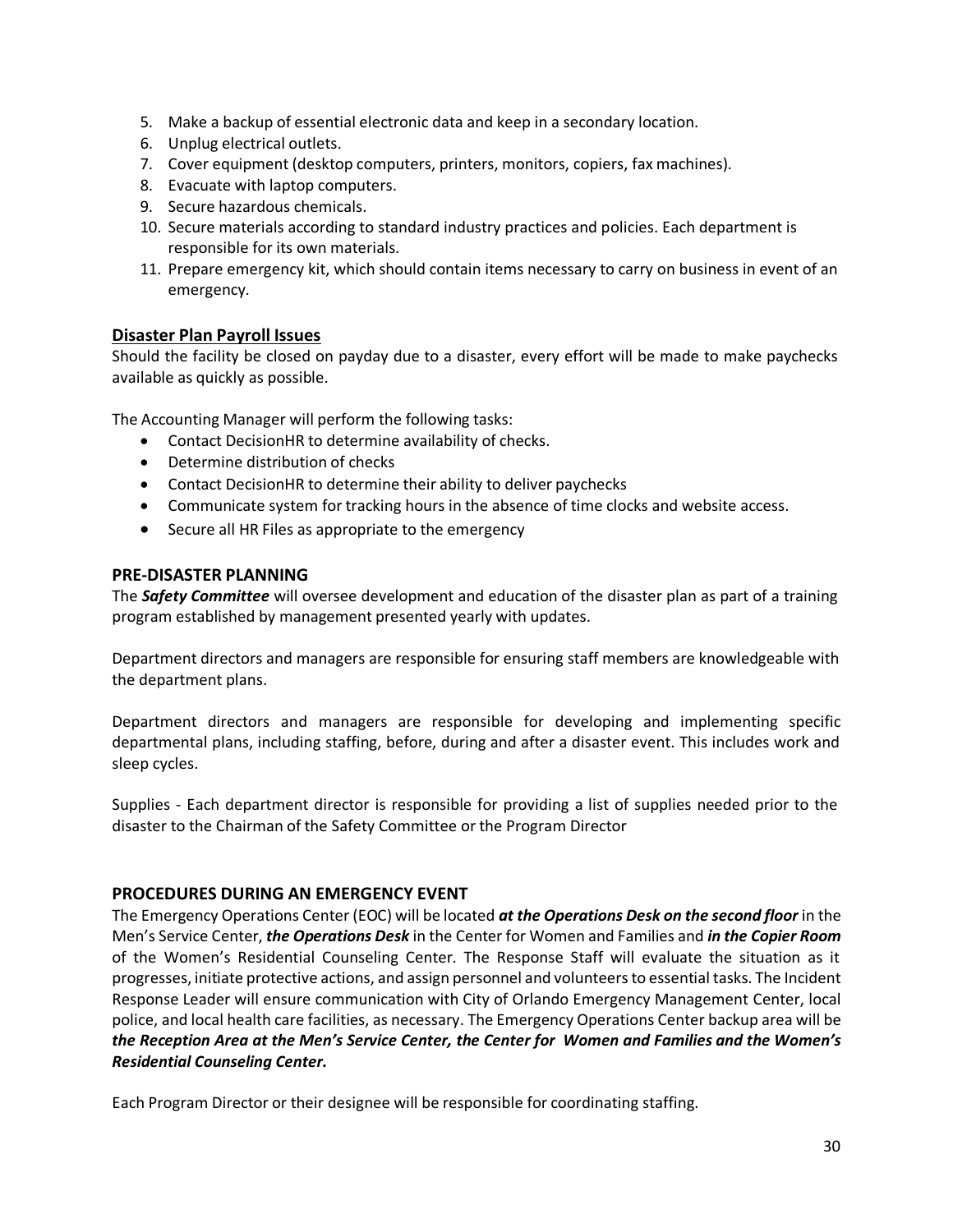## **Additional responsibilities include:**

- The *General Service Manager/Resident Coordinator/Intake Coordinator* or designee will coordinate any intakes
- Each Program Director or designee will if necessary, coordinate assignment of non-program staff and housing of families of staff
- Damage assessment and control will be coordinated by the *Director of Facilities or designee*
- Additional supplies not stored on both floors will be coordinated by the Incident Response Leader.

The Emergency Operations Center Team A and Team B will bring with them to the facility:

- personal medications
- money
- Sleeping items (linens, pillow, sleeping bag, etc.)
- towels/soap
- three days of clothing
- flashlight
- snacks
- water

**During an event Team B will rest/sleep while Team A manages the event. After twelve hours or the completion of the event, Team B will relieve Team A. Team A will then rest/sleep. If the event continues and twelve hours passes, Team A will then relive Team B. This process will continue until the conclusion of an event.**

Emergency Operations Center will be staffed as follows:

- During the disaster, Team A will provide sufficient command, control and leadership prior to and during an emergency situation. It includes:
	- o Executive staff as designated
	- o Director of Facilities and staff members
	- o Director of Program Services
	- o Chairman of the Safety Committee
	- o Director of Food Services

After the emergency concludes Team B staff (as designated) will provide command, control and leadership through the recovery phase to resume normal operations. It includes:

- Incident Response Leader
- Executive staff as designated
- Director of Facilities or designee
- Director of Program Services
- General Service Manager
- Resident Assistants
- Case Managers
- Kitchen Manager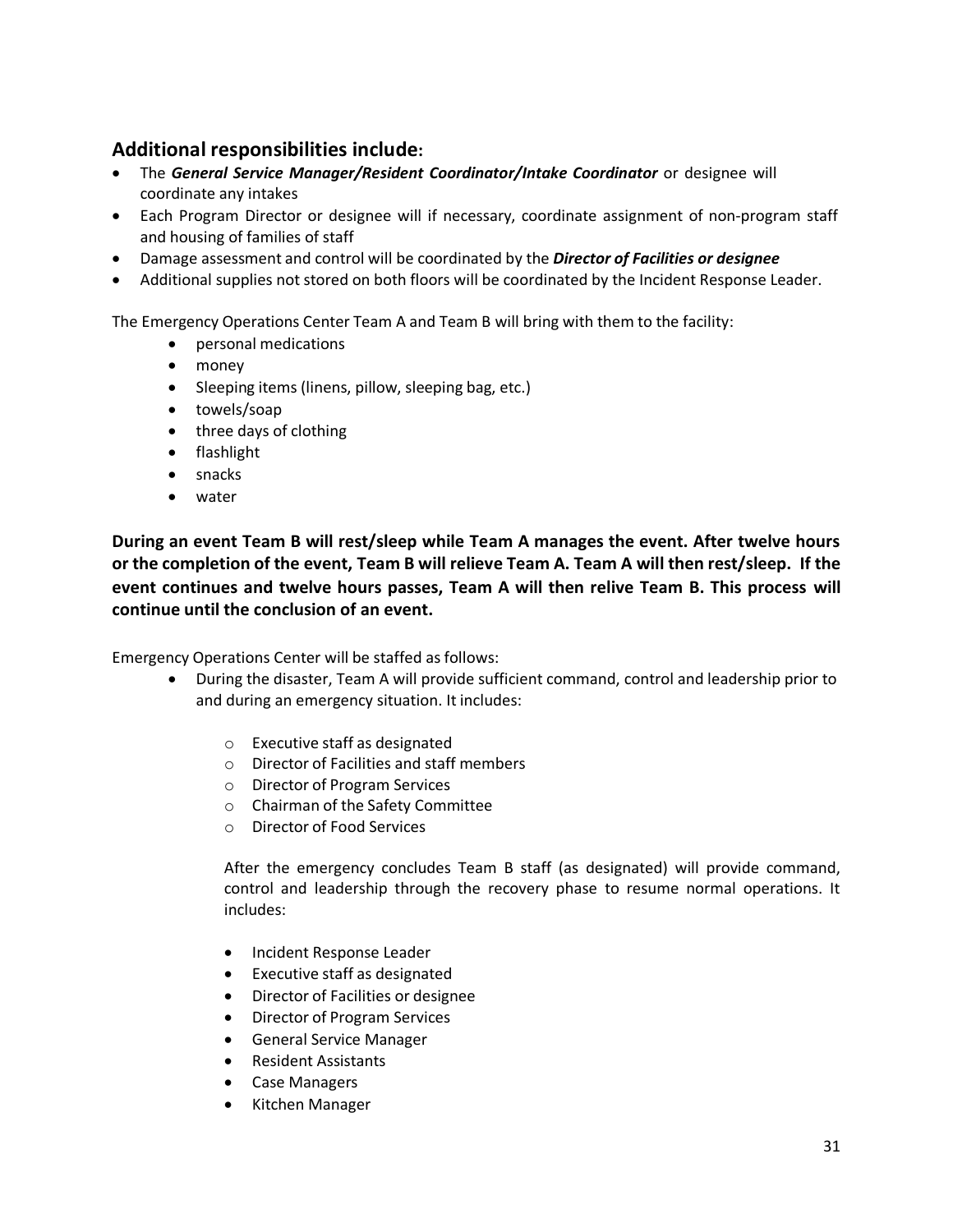• Directors and managers are responsible for ensuring that all damage is communicated to facilities department and then to the Emergency Operations Center as they occur for documentation and photographs.

### **Food Supplies**

Food Services will provide meals according to the following priority.

Residents, staff and then families of staff (who may be on-site).

Food Services will continue to provide meals according to the normal meal schedule as long as food supplies and utilities are available.

Food Services should keep on hand a minimum of 72 hours worth of food, water and supplies for a minimum of 500 adults.

### **Waste Disposal**

Alternative waste containers (Porta potties) will be ordered by the Director Facilities if it is anticipated that sewer services will be interrupted.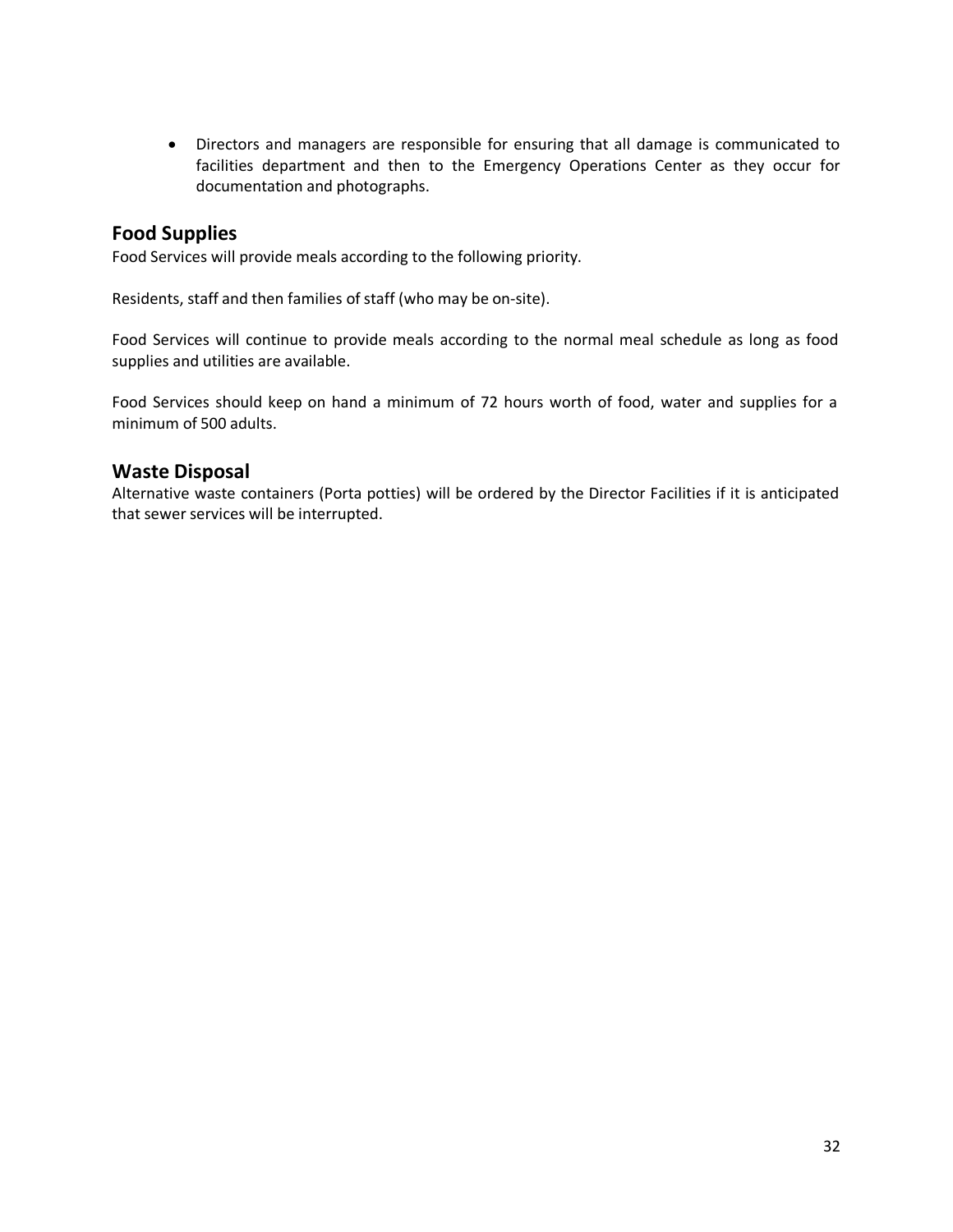# **CFCH FL-507 Disaster Guide Action RACI**

# **Matrix**

<span id="page-32-0"></span>

|                              | <b>Action</b>                                                                                                                                                                              | <b>Responsible</b>                | Accountable                       | <b>Consulted</b>                                                           | <b>Informed</b>                                                       |
|------------------------------|--------------------------------------------------------------------------------------------------------------------------------------------------------------------------------------------|-----------------------------------|-----------------------------------|----------------------------------------------------------------------------|-----------------------------------------------------------------------|
| <b>Planning Process</b>      | Decide scope of planning coverage (Sheltered<br>and Unsheltered literally homeless and<br>participants housing in CFCH partner programs)                                                   | <b>CFCH Disaster</b><br>Committee | <b>CFCH Board</b>                 | <b>CFCH Membership</b><br><i>(includes)</i><br>jurisdictional<br>partners) | <b>CFCH</b><br>Membership<br>and broader<br>community<br>stakeholders |
|                              | Formation of a standing CFCH Disaster Planning<br>Committee to meet once per quarter and as<br>needed                                                                                      | <b>HSN</b>                        | <b>CFCH Board</b>                 | <b>CFCH Adhoc</b><br><b>Disaster</b><br>Committee                          | <b>CFCH</b><br>Membership                                             |
|                              | Annual Disaster Planning Review and Update                                                                                                                                                 | <b>CFCH Disaster POC</b>          | <b>HSN</b>                        | <b>CFCH Disaster</b><br>Committee                                          | <b>CFCH</b><br>Membership,<br><b>EOC</b>                              |
|                              | Confirm extended Shelter operations with<br>providers annually                                                                                                                             | <b>CFCH Disaster POC</b>          | <b>HSN</b>                        | <b>CFCH Shelter</b><br>Providers'                                          | <b>CFCH Disaster</b><br>Committee                                     |
|                              | Confirm county shelter plans annually                                                                                                                                                      | <b>CFCH Disaster POC</b>          | <b>HSN</b>                        | County<br>Emergency<br>Management,<br>EOC                                  | <b>CFCH Disaster</b><br>Committee                                     |
|                              | Confirm transportation arrangements to and<br>from emergency shelters annually                                                                                                             | <b>CFCH Disaster POC</b>          | County, LNYX                      | <b>CFCH Service</b><br>Providers                                           | <b>CFCH Disaster</b><br>Committee, CFCH<br>Membership                 |
| <b>Preparedn</b><br>Personal | Insure housed RRH and PSH clients are informed<br>and prepared for the impact of disaster and<br>extreme weather events                                                                    | <b>Case Managers</b>              | Housing/Service<br>Providers      | <b>CFCH Disaster</b><br>Committee                                          | <b>CFCH</b><br>Membership                                             |
|                              | Creation and distribution of disaster<br>preparedness tools kit (IBNLT):<br>Hurricane Preparedness Checklist<br>CFCH Guide to Hurricane Preparedness<br>$\bullet$<br><b>Shelter Fliers</b> | HSN, CFCH Disaster<br><b>POC</b>  | <b>CFCH Disaster</b><br>Committee | <b>CFCH Membership</b>                                                     | <b>CFCH</b><br>Membership,<br>persons housed<br>in CFCH<br>projects   |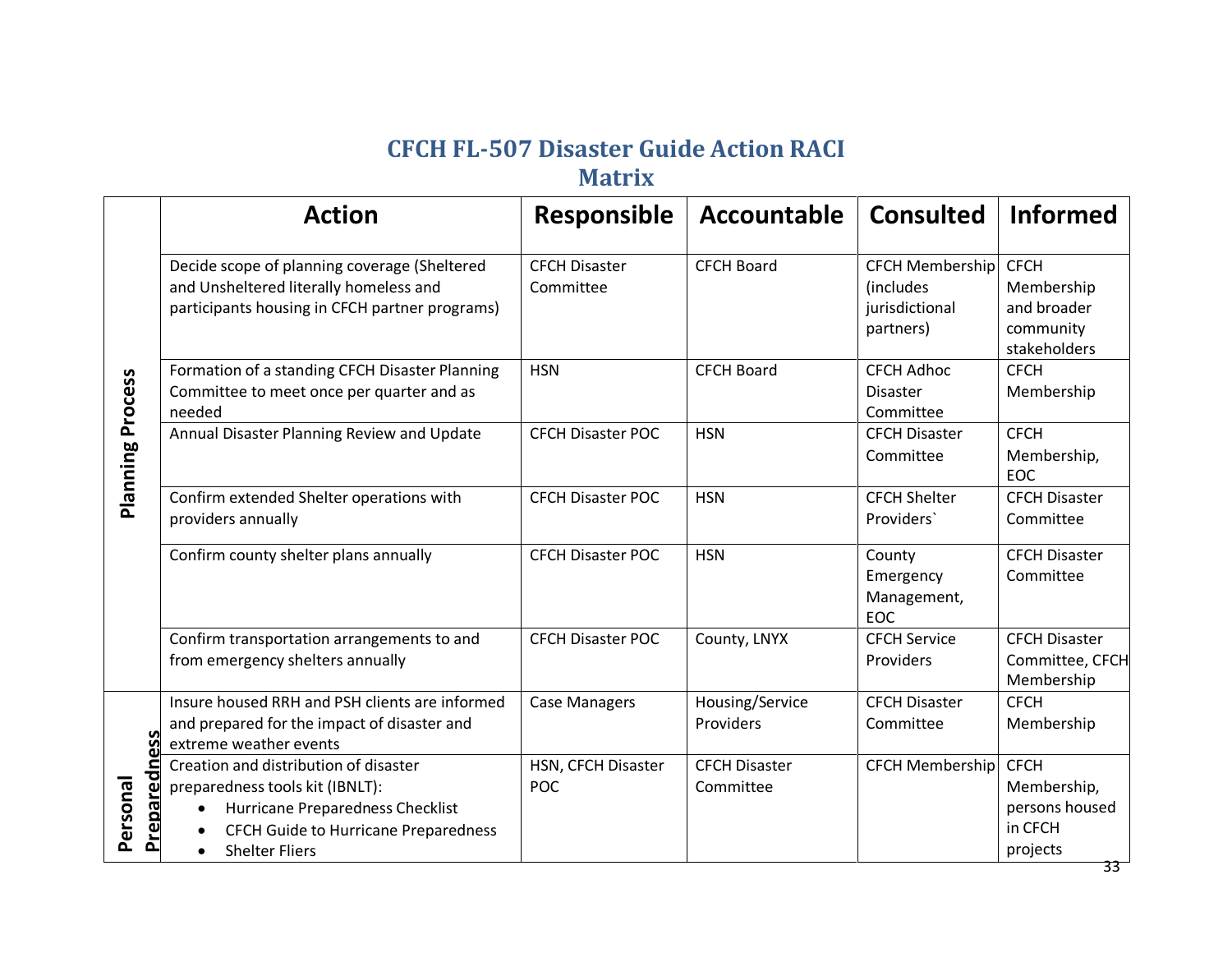|                                    | Shelter in place recommendations<br>$\bullet$<br><b>Post-Disaster Resources</b><br>Web resources for CMs                                                                                                                                                                       |                                             |                                 |                                                                                       |                                                      |
|------------------------------------|--------------------------------------------------------------------------------------------------------------------------------------------------------------------------------------------------------------------------------------------------------------------------------|---------------------------------------------|---------------------------------|---------------------------------------------------------------------------------------|------------------------------------------------------|
|                                    | Ongoing outreach to unsheltered homeless<br>individuals and families to inform and insure<br>preparations and shelter arrangements                                                                                                                                             | Outreach Teams,<br>RRH CMs,                 | Housing/Service<br>Providers    | <b>CFCH</b><br>Disaster<br>Committee                                                  | Persons<br>experiencing<br>homelessness              |
| eparedness<br><b>Organizationa</b> | Create and maintain organizational disaster<br>plans to be reviewed annually (IBNLT):<br><b>Contact/Communication Tree</b><br>List of roles and responsibilities<br>Emergency hours of operation<br>$\bullet$<br><b>Extended capacity limits</b><br>Disclosure of all barriers | Housing/Service<br>Providers                | Housing/Service<br>Providers    | Emergency<br>Planning experts,<br>Clients, comm.<br>stakeholders                      | <b>CFCH</b><br><b>Disaster</b><br>Committee,<br>EOC, |
| ۴ă                                 | Plans to be shared with CFCH<br>DisasterPreparedness POC                                                                                                                                                                                                                       | Housing/Service<br>Providers                | <b>HSN</b>                      | <b>CFCH Disaster POC</b>                                                              | <b>CFCH</b><br><b>Disaster</b><br>Committee          |
|                                    | <b>Annual Disaster Preparedness Training</b>                                                                                                                                                                                                                                   | <b>CFCH Disaster POC</b>                    | <b>HSN</b>                      | <b>CFCH Disaster</b><br>Committee, EOC,<br>City, County                               | <b>CFCH</b><br>Membership                            |
|                                    | Seasonal Communications strategy developed<br>and implemented prior to June 1st of each<br>calendar year                                                                                                                                                                       | <b>CFCH</b><br><b>Disaster</b><br>Committee | HSN, CFCH<br><b>DisasterPOC</b> | <b>CFCH Disaster</b><br>Committee,<br>Jurisdictional<br>Partners, LYNX,<br><b>EOC</b> | <b>CFCH</b><br>Membership,<br>EOC                    |
| Communication                      | Hurricane season flier published and distributed                                                                                                                                                                                                                               | <b>CFCH Disaster POC</b>                    | <b>HSN</b>                      | <b>CFCH Disaster</b><br>Committee,<br>Jurisdictional<br>Partners, LYNX,<br>EOC        | <b>CFCH</b><br>Membership,<br>EOC                    |
|                                    | Hurricane season kick-off conference call                                                                                                                                                                                                                                      | <b>CFCH Disaster POC</b>                    | <b>HSN</b>                      | <b>CFCH</b><br><b>Disaster</b><br>Committee                                           | <b>CFCH</b><br>Membership                            |